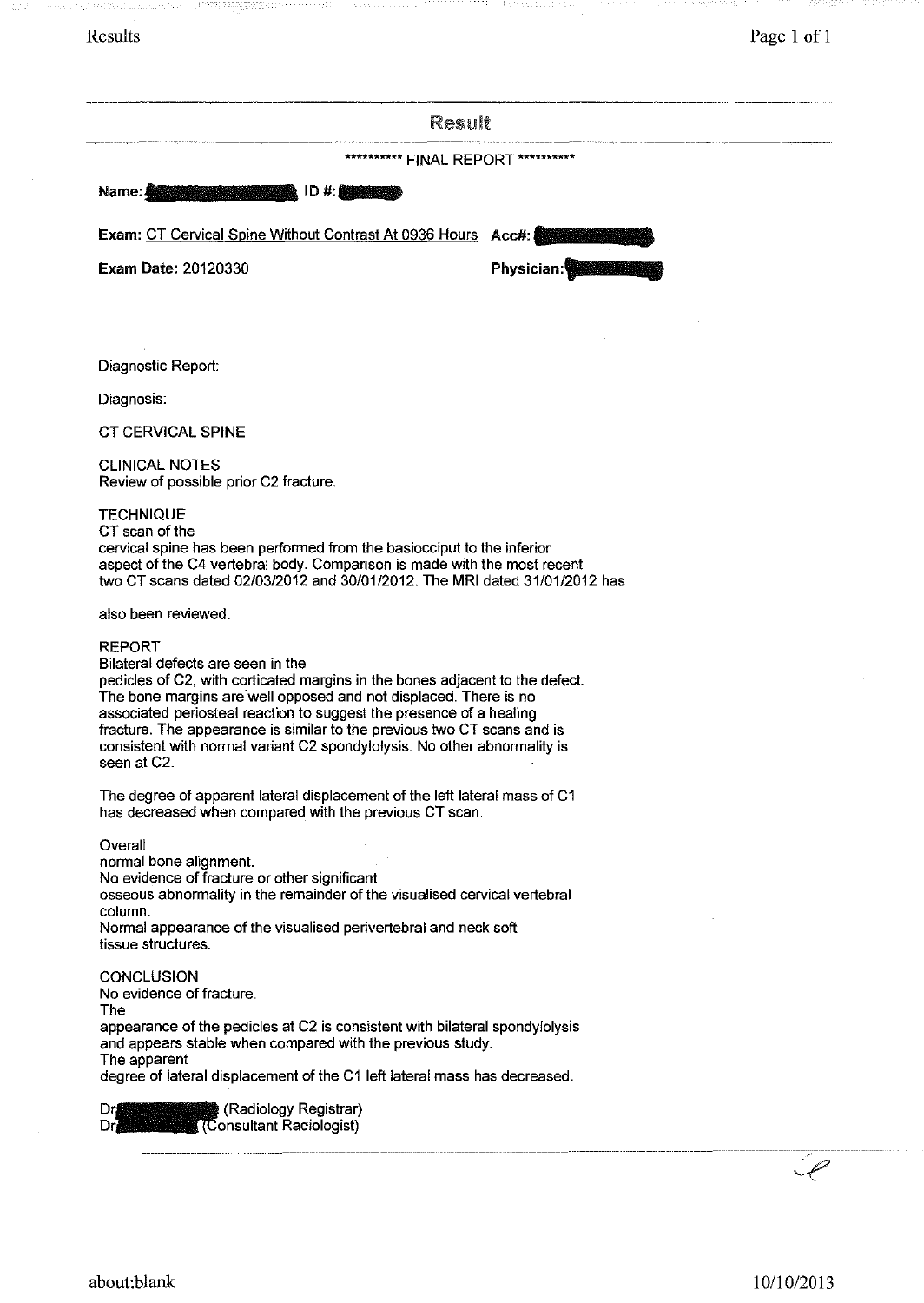*This report wos prepared on the 29'" of October 2012 at the request of the Australian Health*  Practitioner Regulation Agency (AHPRA) acting on behalf of the Chiropractor's Board of *Australia (CBA) regarding a notification against Dregoverno and (Chiropractor) arising out of a complaint by Dr {Paediatrician) of (DOB*  lllllillllllllllllll- *The notification was received by AHPRA an* 7 *February 2012* 

I have been provided with a copy of Rule 160 and Supreme Court Practice Direction prior to preparing this report and have read and understood the document.

I consent to the Board releasing this report to the notifyer.

This report has been prepared with reference to the following documents which were provided by the *Australian Health Practitioner Regulation Agency (AHPRA).* 

- 1. Notification from Dr. 1 7 February 2012
- 2. Notification from  $\sim$  -8 May 2012
- 3. 1 Medical Service Confidential Report -14 February 2012 (misdated 2011)
- 4. Practitioner's response at lAC including patient records 28 March 2012
- 5. Witness statement  $\frac{1}{2}$  19 April 2012<br>6. Dr **Alexandrich Company** 12 July 2012
- 6. Dr  $\frac{1}{2}$  by  $\frac{1}{2}$  by  $\frac{1}{2}$  buly 2012
- 7. Monash Medical Centre patient records
- 8. Royal Children's Hospital records (3 COs)
- 9. Practitioners response dated 23 August 2012
- 1. A copy of the clinical records for written by Dr as well as a transcript have been provided for comment. The case history was hand written on an AS form. Space for recording notes relating to the case history was quite limited.
- 2. The case history documents chief complaints (increased full body extension (improving), cervical turning preferred to right, reflux, colic, mild constipation) which appears adequate.
- 3. Details regarding the birth of were then documented. APGAR scores were asked about but not available and recorded as a"?"; the clinical records do not contain any further reference to the APGAR scores which suggests that there were no further efforts to obtain this information.  $g_{\text{eff}}$  gestation appears not to have been recorded; this is relevant as all physical examination findings in infants are adjusted for degree of prematurity when appropriate. For the purpose of this report I am assuming that was born *on* or near her due date. The presentation of **at all at birth was not recorded.** The most common foetal presentations at birth are "occiput anterior''. "occiput posterior'' and "breech". The presentation at birth has significant impact on the potential musculoskeletal injuries which may affect the neonate and knowledge of the baby's presentation at birth assist interpretation of physical and examination findings as well as may influence the examination conducted. There were no notes recorded regarding any immediate post birth medical intervention (e.g. oxygen, suction, phototherapy, antibiotics, and resuscitation). There were no notes recorded regarding admission into special care nursery or neonatal intensive care nursery.
- 4. The clinical notes recorded relating to the birth of states and contains significant gaps and omissions but do reach a minimum acceptable level.
- 5. Details regarding pregnancy were recorded and appear adequate.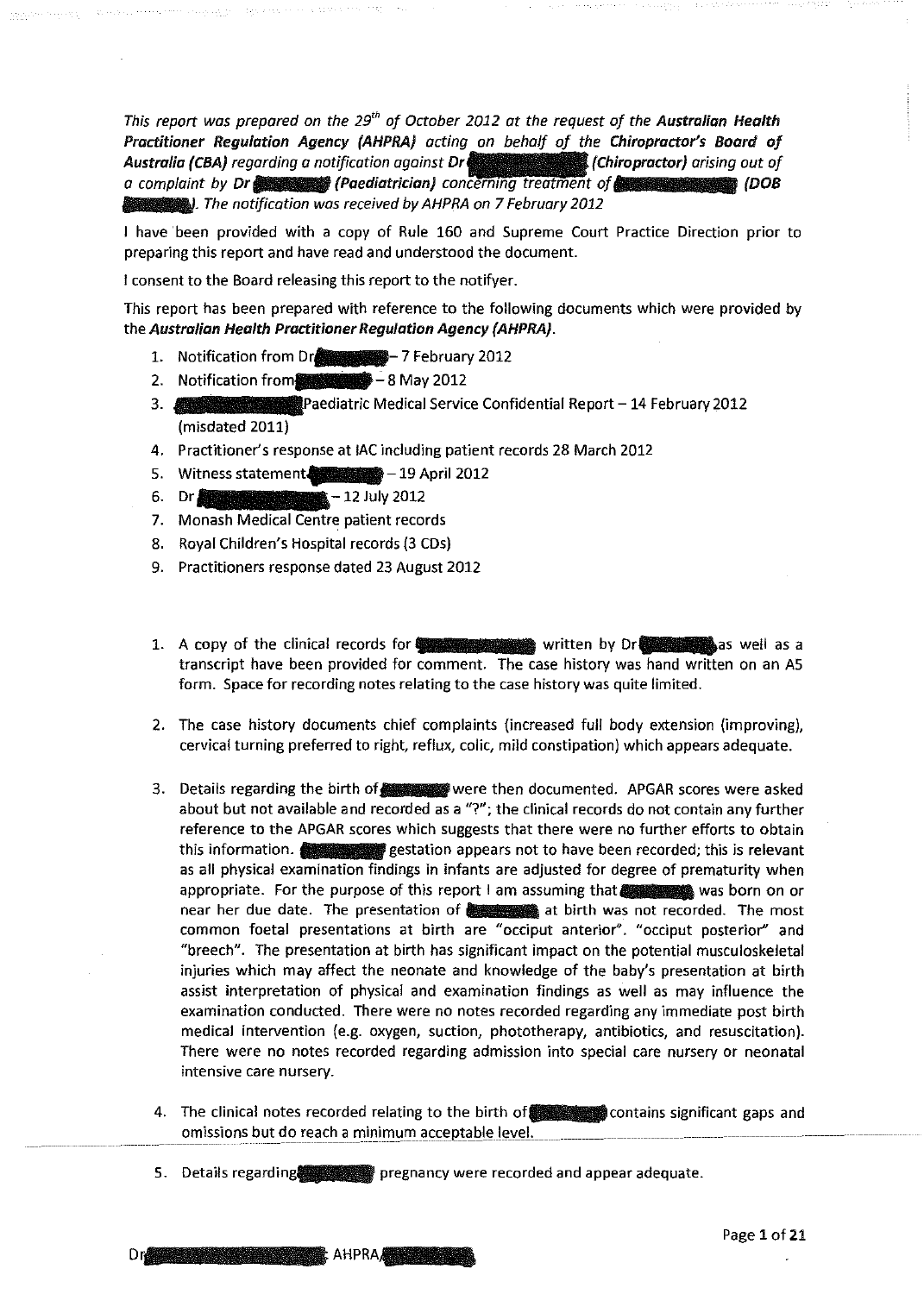6. Details regarding previous chiropractic care at 4 weeks of age were recorded and appear adequate.

.<br>Steanski političar s

- 7. Details regarding the time period from leaving hospital to presentation at Dr  $\sim$ clinic at weeks and states of age (date of birth and state and initial consultation 21/12/2011) appear to be included under the section titled "Neonate". The clinical records record **at a set of birth as**  $\sum_{n=1}^{\infty}$  which appears to be an error.
- 8. Details regarding the sleep patterns of  $\mathbf{f}$  do not appear to have been obtained. Issues with sleep patterns in infancy may be important indicators of possible underlying conditions and provide a useful measure of response to interventions and treatment.
- 9. Details recorded regarding feeding are limited to "exclusively breast fed" and "vomiting after every feed". Further information regarding the infant's ability to breast feed and any issues relating to breast feeding are an important part of the case history. Information relating to the ability of the infant to suck, any issues with swallowing (e.g. gagging, choking, dribbling, prolonged feeds), any side preference , any fussiness or attachment issues whilst breastfeeding, length and frequency of breastfeeding should be obtained. Issues with breast feeding may be associated with issues with cranial nerve function and or issues affecting brainstem function which may need to be addressed during the examination and managment.
- 10. Details regarding systems review were not recorded. The systems review involves questions relating to major body systems and is an important component of the paediatric case history. In particular the system review acts as a screen for other issues which may be affecting the infant and which may indicate a need for further examination, assessment or referral to other health care practitioners. In particular further information relating to bowel function was not recorded. Concerns regarding constipation were noted in the records as one of the chief complaints.
- 11. Current and past medication uses were appropriately noted.
- 12. I would recommend that Dream -case fistory form and provide increased space for note taking as well as develop an infant appropriate structure. I recommend that Dr pay more attention to infant behaviour in relationship to feeding, sleeping and bowel function when obtaining an infant case history. Deviation from expected behaviours with regards to sleeping, feeding and bowel function are the earliest, most sensitive and most common indicators clinicians use to identify potential issues with an infant and as a result clinicians need to pay particular attention to any changes with these behaviours. I recommend that Dr include a review of systems component to the case history taking. The review of systems is a crucial component of clinical information gathering which allows identification of other issues which may be relevant to the patient's examination and management.
- 13. The case history taken regarding an infant presenting for chiropractic care is a crucial and vital component of the clinical encounter. A well performed case history of an infant will need to consider the following items:

Case history with an infant typical structure

- presenting complaint(s)
- prenatal history
- perinatal history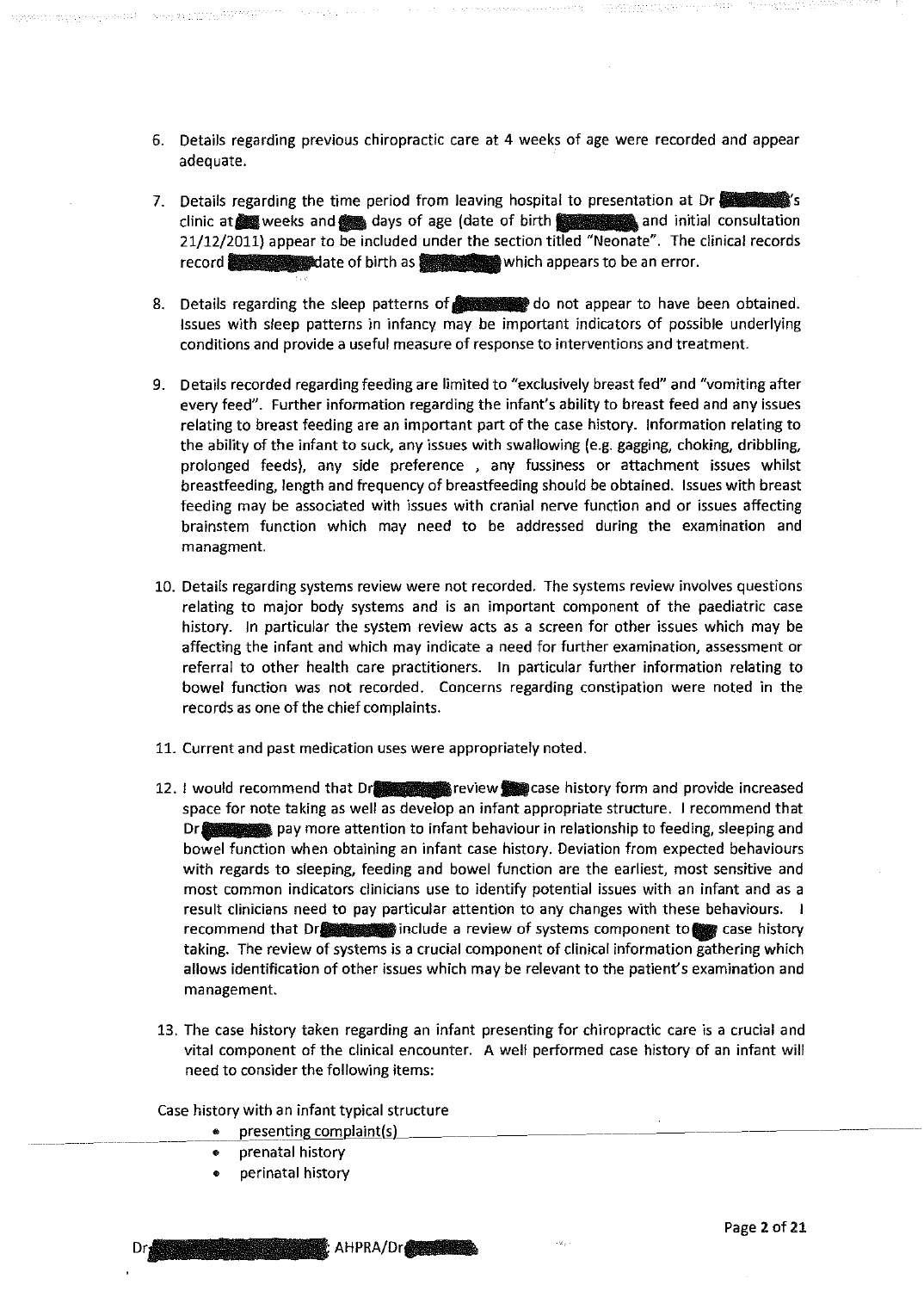- neonatal history
- infancy history
- systems review
- family history
- assessment of development

When asking the parent about the prenatal history the following issues are usually addressed:

- age of mother
- previous pregnancies
- number sibling
- maternal health eg. hypertension, proteinuria, infection, stress etc.
- maternal medication/ drugs use
- X-ray or US exposure
- foetal health, growth and positional issues

When asking about perinatal history the following issues are usually addressed:

- length of gestation
- intervention during labour e.g.. Forceps, ventouse suction
- medication during labour eg. pethidine, epidural
- duration of labour stages
- details of membrane rupture
- type of delivery caesarian or vaginal
- presentation of neonate ie. occiput, brow, face, breech

When asking about neonatal history the following issues are usually addressed:

- need for respirator, resuscitation, suction
- APGAR score
- weight, length, head circumference
- Length of hospital stay, admission into special care nursery or intensive care.
- Medication used
- Post natal interventions such as need for oxygen, use of antibiotics, need for phototherapy.

When asking about the infancy history the following issues are usually addressed: Sleeping

Night

- Length of sleep
- How often wakes
- How well feeds
- How well settles

Day

- Length of day sleep
- Easily disturbed
- Restless

Feeding

- Breast or Bottle
- Attachment difficulty attaching, preference for football hold
- **Fussiness**
- $-$ -Sucking-ability-
- \_ Swallow I.e. gagging, coughing, choking, dribbling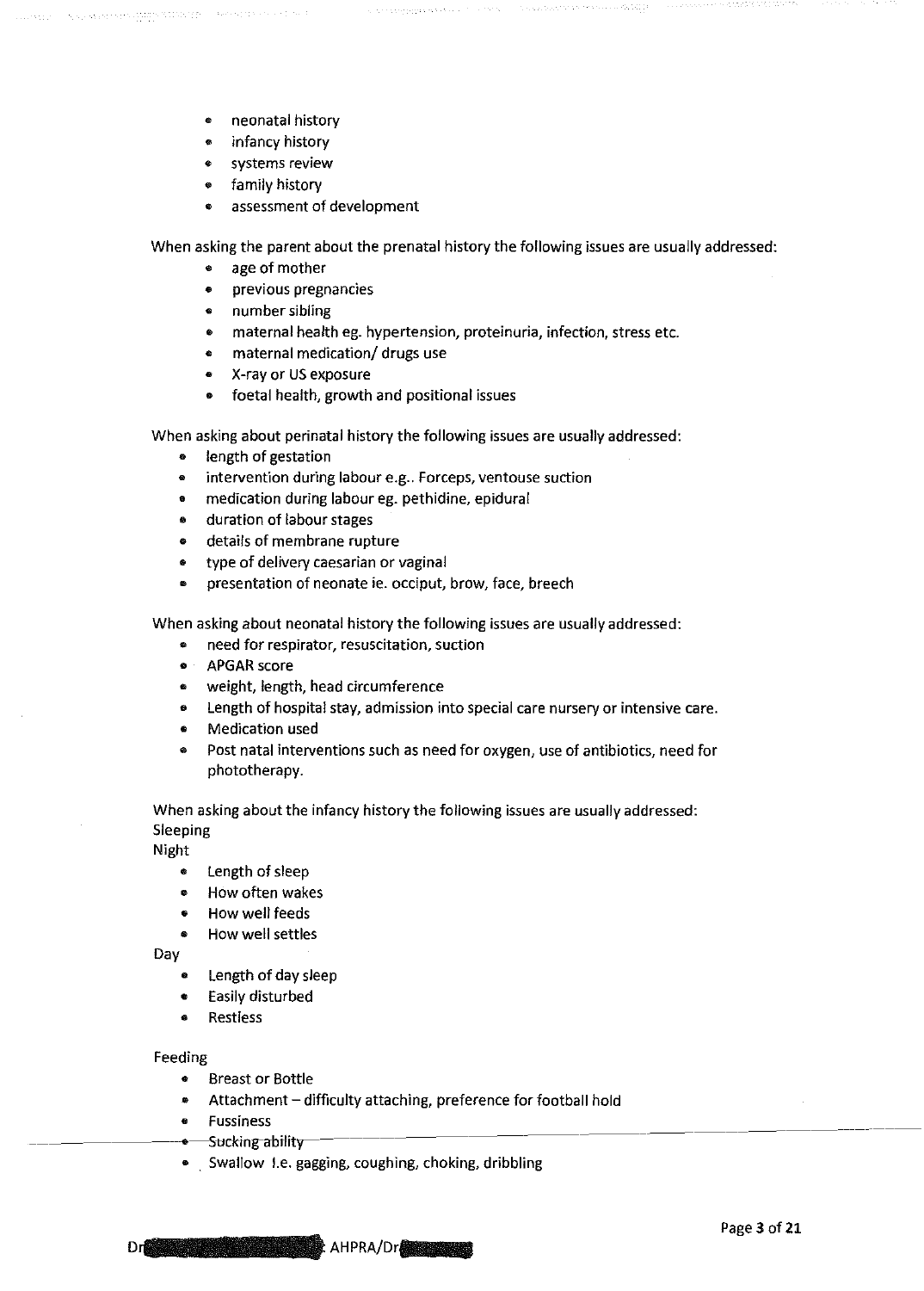- Time taken fast due to pain, slow due to poor suck or pain, normal 10-20 mins
- How often pain relief effect of feed lasts approx 2 hrs.
- Reflux and or projectile vomiting- how often, during or after or between feeds
- Name of formula

System review is crucial to avoid missing other conditions or diagnoses. When performing a review of systems the following issues are usually addressed:

Eyes, ears nose and throat Eyes: sticky eyes, conjunctivitis, tracks face, responds to smile Nose: snuffly breathing, mucous Ears: infections, responds to voice and noise Throat: infections

Respiratory system

- Rattles, wheezes, vibrations
- Chest infections e.g. bronchiolitis, croup, pneumonia
- Apnoea
- Difficulty breathing
- Respiration rate I.e. increased or decreased

Cardiovascular system

- Blue tongue or lips
- Change in colour of arms or legs

### Gastrointestinal system

- How often has bowel motion
- Is there straining if so for how long
- Diarrhoea, hard stools
- Bloating of tummy
- Lot of bowel gas
- Blood or mucous in stools

### Genitourinary system

- Smelly urine
- How often wet nappy

Skin

- Rashes
- Spots
- Marks
- Bruises

When asking about the family history the following issue are usually addressed:

- Allergies
- Genetic disorders
- Any significant health issue

When assessing development the following are usually addressed:-

• Ask about use and symmetry movement of arms, hands, legs.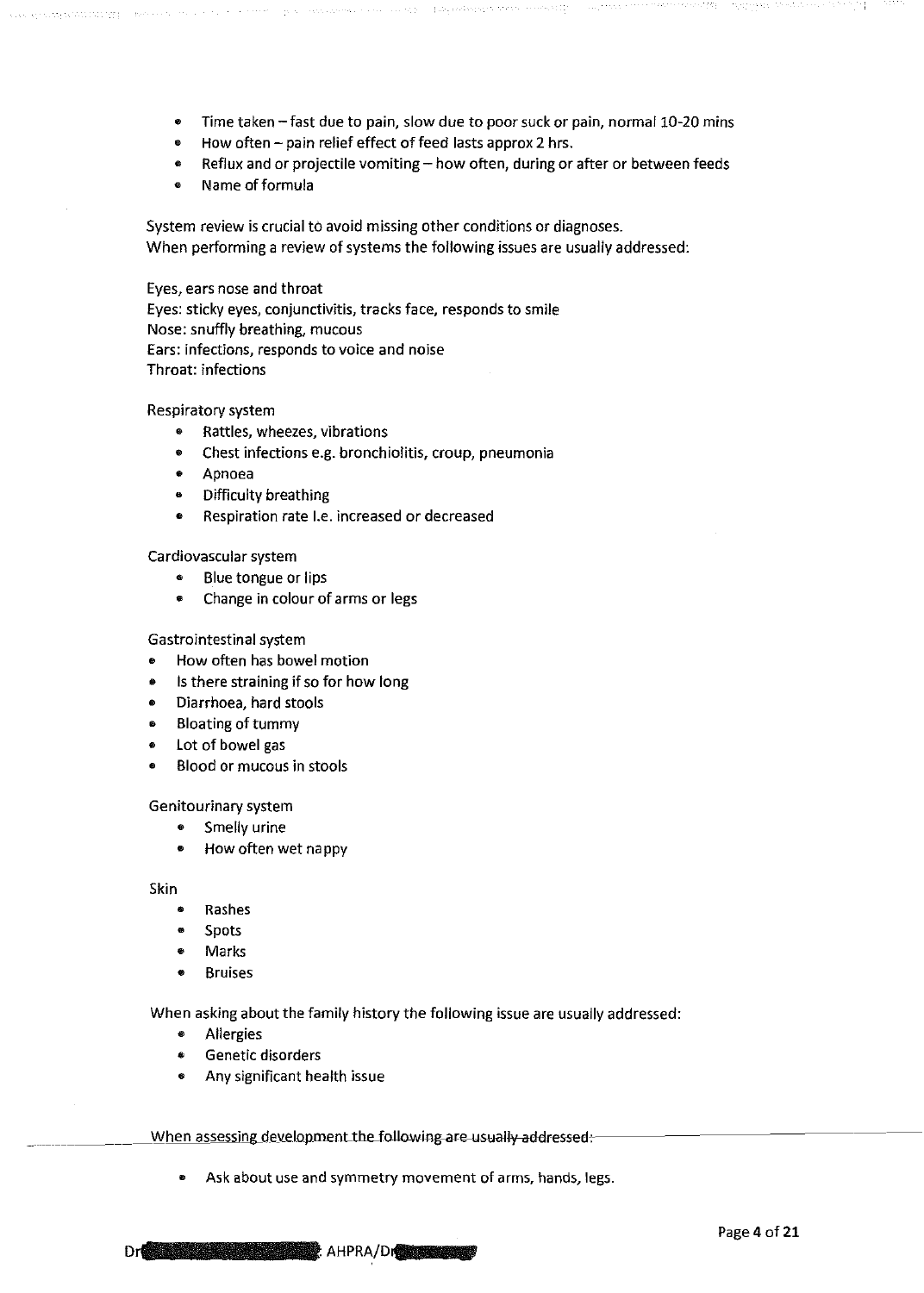- Hand preference should not be evident prior to 12 months of age
- Head control
- 14. The standard examination of an infant would include noting or measuring birth weight, head circumference and length. The anterior fontanel should be measured and plotted against normal data. The posterior fontanel should be assessed and a note of it being either open or closed made in the patient's record. Cranial nerve assessment should be conducted. Upper and lower extremity muscle stretch reflexes should be assessed and graded. The scapulohumeral reflex should be assessed. Respiratory and cardio-vascular function should be assessed. Primitive reflexes including, but not limited to, Mora reflex, plantar grasp reflex, palmar grasp reflex, rooting and sucking reflex, asymmetric tonic neck reflex, vertical suspension and ventral suspension reflexes, Perez reflex and Galant's reflex should be assessed. Direct, consensual as well as red pupillary reflex need to be assessed. An assessment of muscle tone should be performed. Active and passive range of joint motion for the joints of the cervical, thoracic and !umbo-pelvic spine including the sacrum and coccyx should be assessed. The hip joints should be assessed for dysplasia and associated changes with hip joint flexion and abduction. The skin needs to be assessed for rashes, birth marks, hairy patches or any other blemish. The shape of the head and state of the cranial sutures needs to be assessed.
- 15. Dress examination noted the resting posture of an assessment head tilt and head rotation to the right, the anterior fontanel as open and medium, moderate right plagiocephaly, right frontal bossing, right eye superior and mild anterior, tension over superior ascending colon, blink with More reflex, Palmar and Plantar grasp reflex present, Rooting reflex as absent, Sucking reflex was reported, Placing and Walking reflex as absentjust arched backwards, Babinski as present with one tick for either left or right side (uncertain), Cranial nerves 2,3,4,6,7,8,9,10 were assessed as normal. The following developmental milestones were recorded as having being attained: able to hold head up from table momentarily, head and shoulder can be supported by the forearms, smiles, doesn't reach for familiar objects, primitive grasp reflex present was reported, makes cooing sounds and laughs. Persistent fisting, scissoring of legs, frog leg position, rapid tremors sustained opisthotonus, facial ptosis, asymmetrical movement and ankle clonus were all recorded as being absent.
- 16. The examination recorded by Dress and include testing of upper or lower extremity muscle stretch reflexes (also known as deep tendon reflexes); it is normal to test Achilles reflex, quadriceps reflex, biceps reflex, brachioradialis reflex and triceps reflex bilaterally. The muscle stretch reflexes provide important information regarding function of some ofthe cervical and lumbar spinal nerves. Abnormal muscle stretch reflexes may be associated with upper motor neuron issues. Testing muscle stretch reflexes can assist with detecting clonus which may also be associated with upper motor neuron issues.
- 17. Pull to sitting test was not recorded. Pull to sitting test involves the supine infant being gently-held-by-the-hands-and-pulled to a sitting position. The infant's ability to support their head, the degree of head extension, any head tilt or rotation and degree of arm use are noted. This test provides important information concerning neck flexor function as well as

Dr**eed and a structure of the AHPRA/**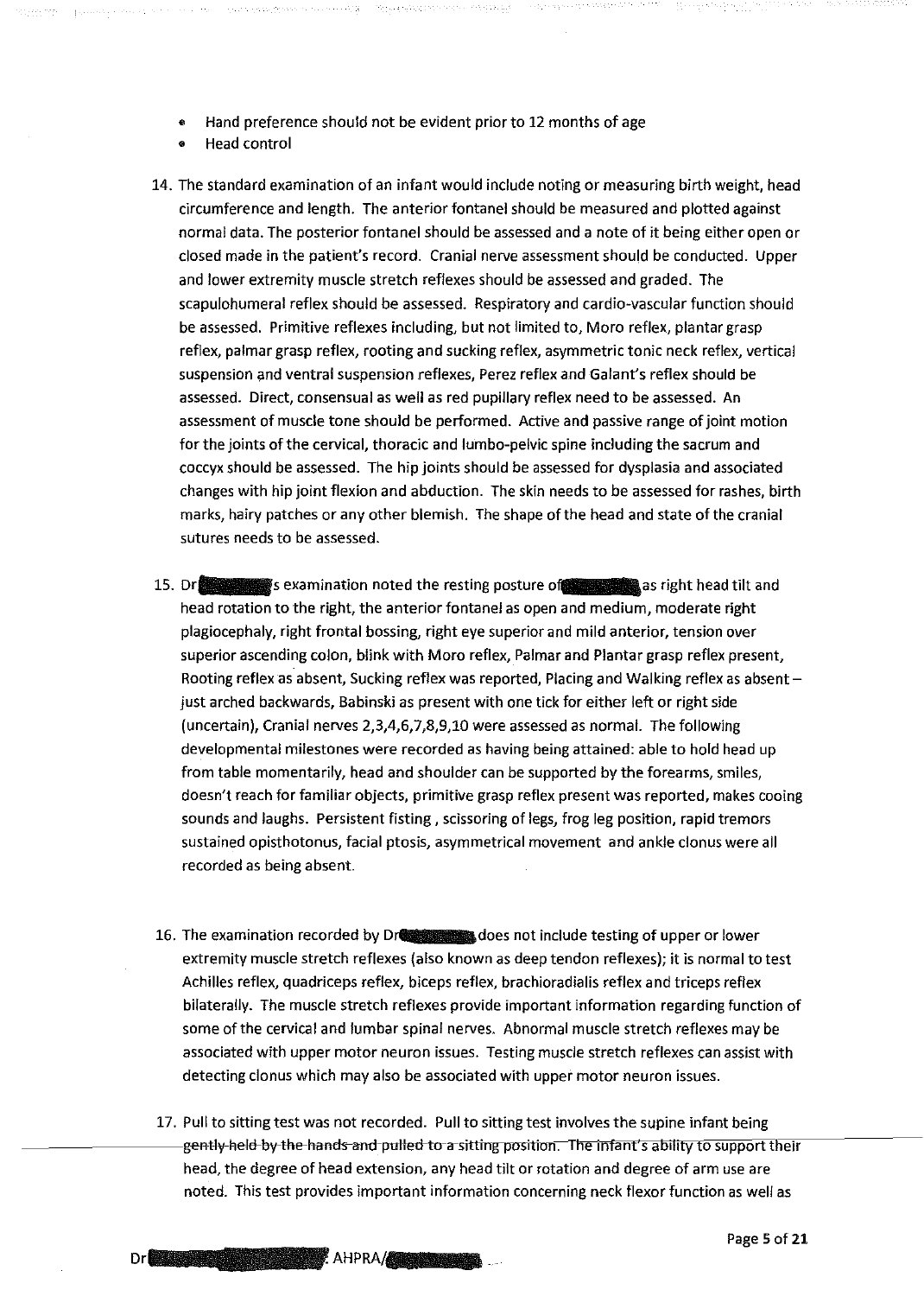upper extremity muscle tone. Given the presenting concerns of head asymmetry and head posturing assessing the infant's neck and upper extremity function during the Pull to sitting test would be expected as part of the examination of the state in the state of the state in the state of the state of the state in the state of the state of the state of the state of the state of the state of the state of

- 18. Upper extremity muscle stretch reflexes assist assessment of the lower cervical spine nerves. Upper cervical nerve roots can be assessed by testing for the presence of the scapulohumeral reflex. The scapulohumeral reflex is not normally present and if there is a positive response indicates involvement of one or more of the four upper cervical nerve roots on the side of the positive test. The scapulohumeral reflex may assist in detecting pathology above the C3 disc. (1, Appendix A. 2, Appendix B.)
- 19. Direct and consensual pupillary reflexes should be tested and recorded. Pupillary reflexes may be altered with brainstem dysfunction and are important in assessing the infant's neurological status.
- 20. Droggene in ecorded dysfunction affecting the C1 vertebra, S1 vertebra, T4/5 level of the spine, right suboccipital, left temporal, right sphenoid and right occiput. No supporting physical examination findings were recorded. Cervical spine active or passive range of motion testing was not recorded in the examination notes. Normally the dysfunction identified at C1 by Dr (ClRP) can be expected to be associated with decreased head rotation to the left as well as decreased upper cervical spine right lateral flexion with these findings most apparent during active range of motion assessment.
- 21. Dr<sub>o</sub> and has conducted an examination which has included and noted a number of tests of status. There are significant gaps in the examination, in particular assessment of the Pull to sitting test, pupillary reflexes, scapulohumeral reflex as well as upper and lower extremity muscle stretch reflexes. Performance of these tests would have allowed a much better understanding of  $\blacksquare$  is neurological function and status at the start of treatment as well as possibly assisting in early identification of any issues such as contra indications to adjusting or treatment. Upper cervical assessment findings supporting the diagnosis of a ClRP were not recorded.
- 22. Weinstein states that the most common deficit with abnormalities of the craniovertebral junction in children is myelopathy. The most common symptom is neck pain, present in 85%. The child may present with hemiparesis, monoparesis, paraparesis and quadriplegia. Brain stem and cranial nerve deficits were exhibited by abnormalities such as sleep apnea, dysphagia and aspiration pneumonia. Internuclear ophthalmoplegia (impaired external eye muscle function) may be present as downbeat nystagmus. The most common cranial nerve dysfunction was hearing loss which occurred in 25%. There may be bilateral or unilateral paralysis of the soft palate and pharynx which is associated with aspiration pneumonia, poor feeding and poor weight gain. (3) Appendix C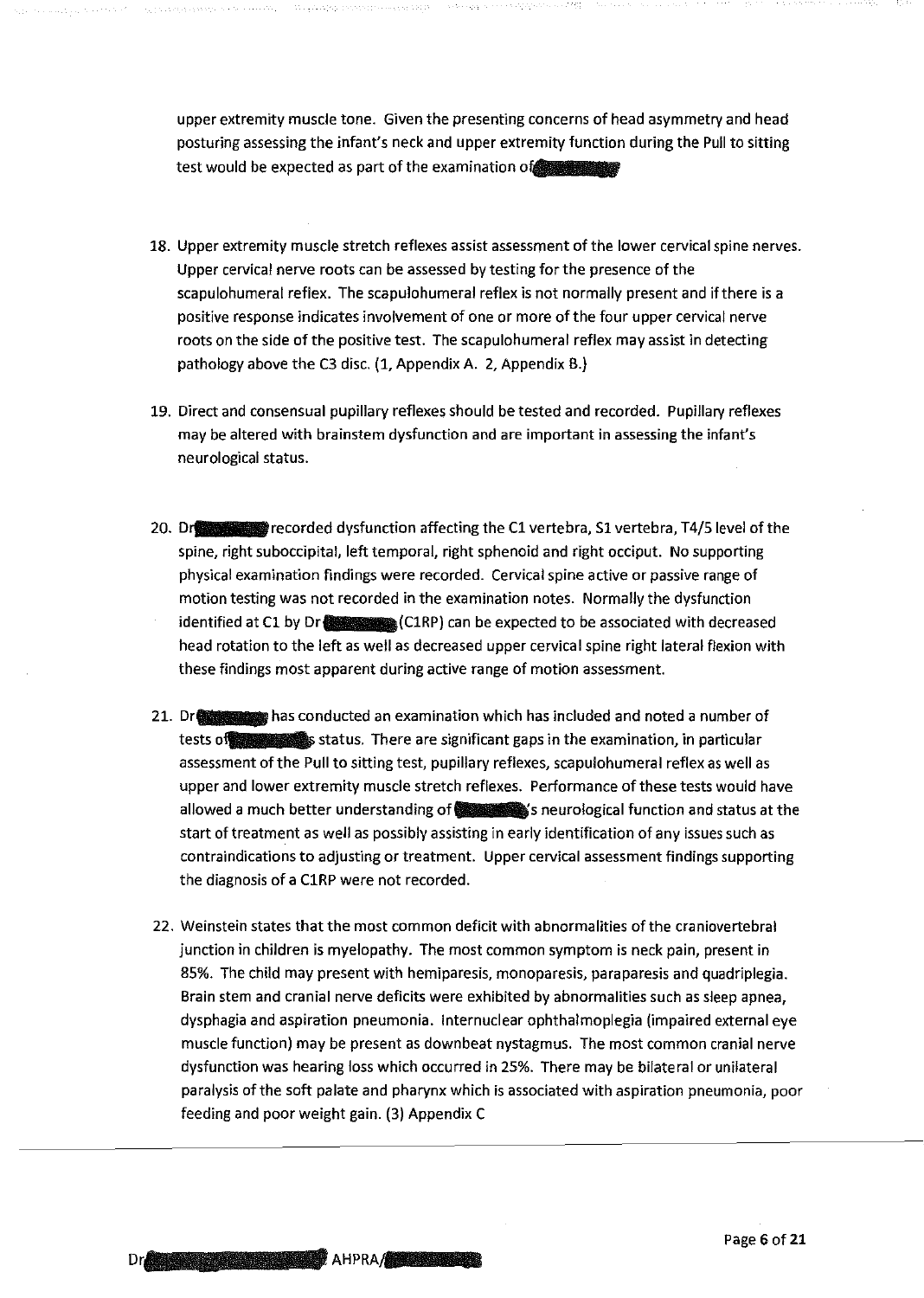- 23. The initial treatment notes recorded for the 21 December 2011 document adjustment per examination by hold, CST (craniosacral technique), D/R (dural release technique). These notes indicate low force techniques involving finger pressure were used to correct the identified spinal and cranial dysfunctions.
- 24. The second treatment occurred on the 23 December 2011 with the clinical notes recording great sleep day after the adjustment, bit of tummy pain today as well as using bowels now after almost every feed. The spinal and cranial areas treated at the initial visit were again treated except for the right suboccipital(? This is referring to muscles). The type of correction or technique used is not noted. The written statement provided by Dre infers but does not clearly state that the same techniques were used. The statement provided by Mrs  $\frac{1}{2}$  indicates that similar treatment was provided. Abdominal assessment was noted and recorded as no abnormality detected.
- 25. The next consultation was recorded as occurring on the 16 January 2012 at which time<br>was approximately 3.5 months of age. The clinical notes report that has been much improved post adjustment but had gone backwards over three weeks. Treatment of C1RP, left temporal, right sphenoid, right occiput, T5 and lumbosacral mobilisation was noted. The type of correction or technique used is not noted. The written statement provided by Dr states that the same techniques used at the initial visit were used. The statement provided indicates that similar treatment was provided. Decreased left rotation and right lateral flexion are noted in the clinical notes. It is not clear if this is referring to the cervical spine or elsewhere such as the lumbar spine, it is also not clear as to whether the restricted motion was assessed before or after the treatment provided on the 16 January. There is also a note that there was 7 days between poos (bowel motions) and that was exclusively breastfed still.
- 26. I note that at the 16 January consultation, after not seeing for a period of three weeks, no further examination or assessment was noted other than confirming the spinal and cranial dysfunction. ••••1s resting posture, degree of head control, presence or absence of the Mora reflex, hip joint function, upper and lower extremity reflexes, presence or absence of clonus were not noted. It is important when involved in the care of infants that regular assessment of neurological status and neuromuscular development occurs. In addition regular assessment of hip joint function with reference to detection of dysplasia or dislocation is performed. Physical growth parameters such a weight, length and head circumference should be regularly assessed. It would be expected that not having seen an • infant under six months of age for a period of three weeks that a basic examination as noted in this paragraph would be performed and recorded.
- 27. was next seen by Dr on the 18 January 2012. The clinical notes record that was now nearly 4 months of age and that she had been 'pretty terrible' post last aujustment. Left rotation is noted as having improved but still restricted. C1RP, right occiput, right sphenoid, lumbosacral mobilisation, ileocaecal valve and bowel massage were reported as being treated/performed. Thoracic spine and hips were reported as having no

AHPRA/Dr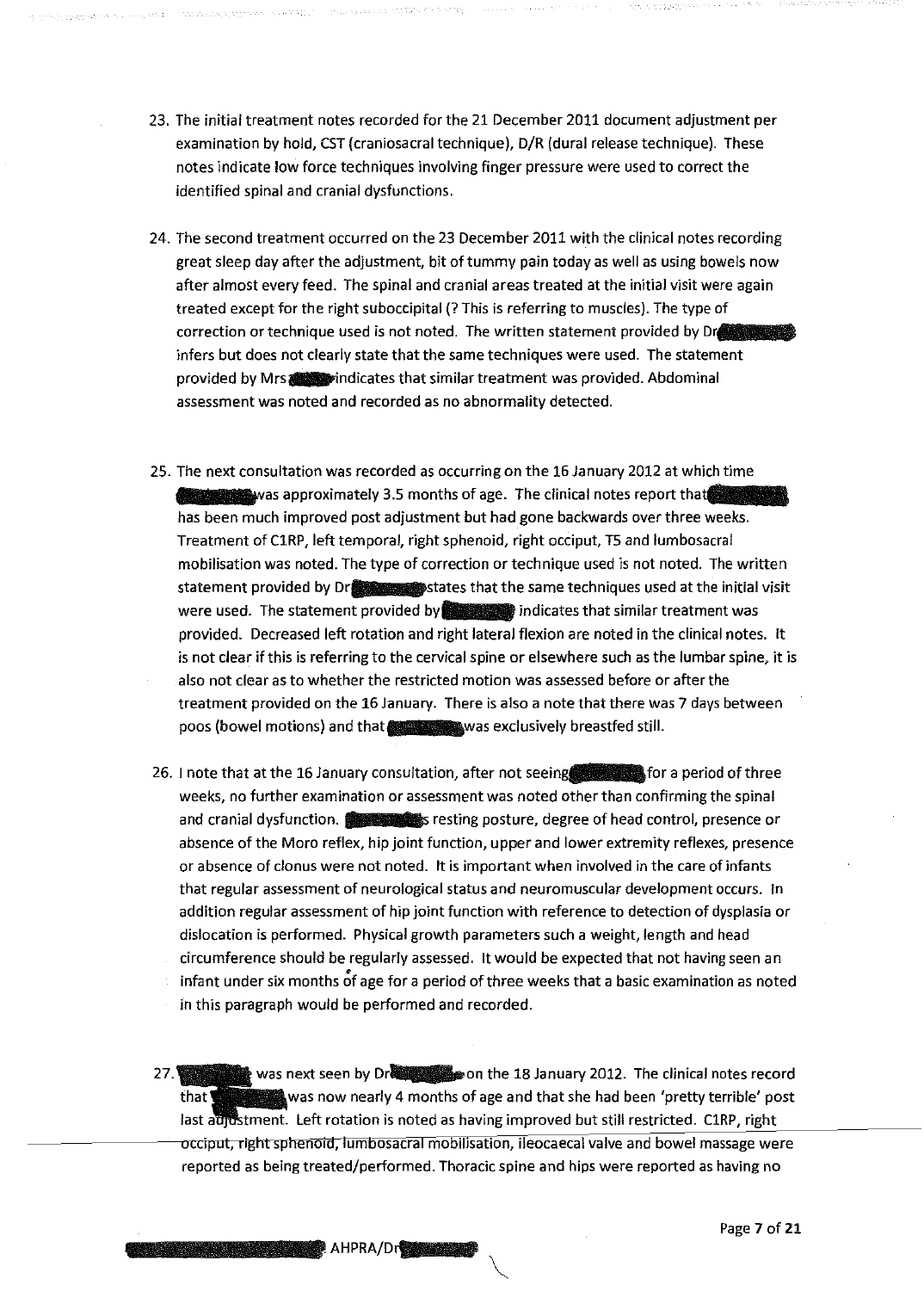abnormality detected. Decreased movement of the transverse colon leading to(?) bowel massage was noted. Big shift in facial asymmetry was noted; it is not clear if this is an improvement or deterioration.

- 28. I note that at the 18 January consultation in spite of there being a report of worse behaviour after the previous treatment that no attempt to identify a possible cause for the poor response was recorded. Whenever infants respond poorly or are worse after a consultation it is important for the chiropractor to try to ascertain the reason for the response as this could be early signs of an underlying serious issue. There may be a simple explanation such as failure to have a bowel motion, teething, upper respiratory infection, maternal diet related upset or there may be a more serious issue such a urinary tract infection or aggravation due to treatment. When there is poor response or an infant is worse after a treatment typically some further physical examination is conducted to try to eliminate possible common causes of irritability; neurological re-examination is conducted to identify and possible neurological deterioration and further questions are asked of the mother to try to ascertain any possible cause for the poor response. It would be prudent to check the infant's temperature as a possible sign of infection. If the aggravation was possibly due to the treatment provided at the previous consultation then future treatment should be reassessed and the need for further investigation addressed.
- 29. On the 23 January 2012 Dr experience are corded that showed definite improvement with tummy time. Treatment was recorded as involving ClRP, right occiput right coronal suture separation, T4, lumbosacral mobilisation and right sphenoid. Improvement with facial balance was noted. The type of correction or technique used is not noted. The written statement provided by Dr 3 3 Indiana Books not state that the same techniques used at the initial visit were used but I do not see any reason to suspect that different treatment was provided. The statement provided by indicates that treatment similar to previous treatments was provided.
- 30. We was seen again by Dream and the 25 January with a clinical records noting "cranky today- teething". Almost 4 months of age. Treatment of ClRP, right occiput, right sphenoid, suture separation, Thoracic no abnormality detected, lumbosacral no abnormality detected, frontal lift. The written statement provided by Dress and does not state that the same techniques used at the initial visit were used but I do not see any reason to suspect that different treatment was provided. The statement provided by indicates that treatment similar to previous treatments was provided.
- 31. Clinical records note mother mother calling the clinic concerned regarding an issue with poor head control on the 30 January 2012. The poor head control was noted in Dr clinical records as being reported as becoming an issue from 27/28<sup>th</sup> January some two days after the last treatment with Dress and Advice was provided by Dr dellarge that  $\alpha$  should be taken to hospital emergency department. There is no reference to history of recent accidents or trauma. Statement reported issues with see head control being noticed on Friday 27 January 2012 and that movement appeared to upset also and Saturday 28 January 2012. **Also also** also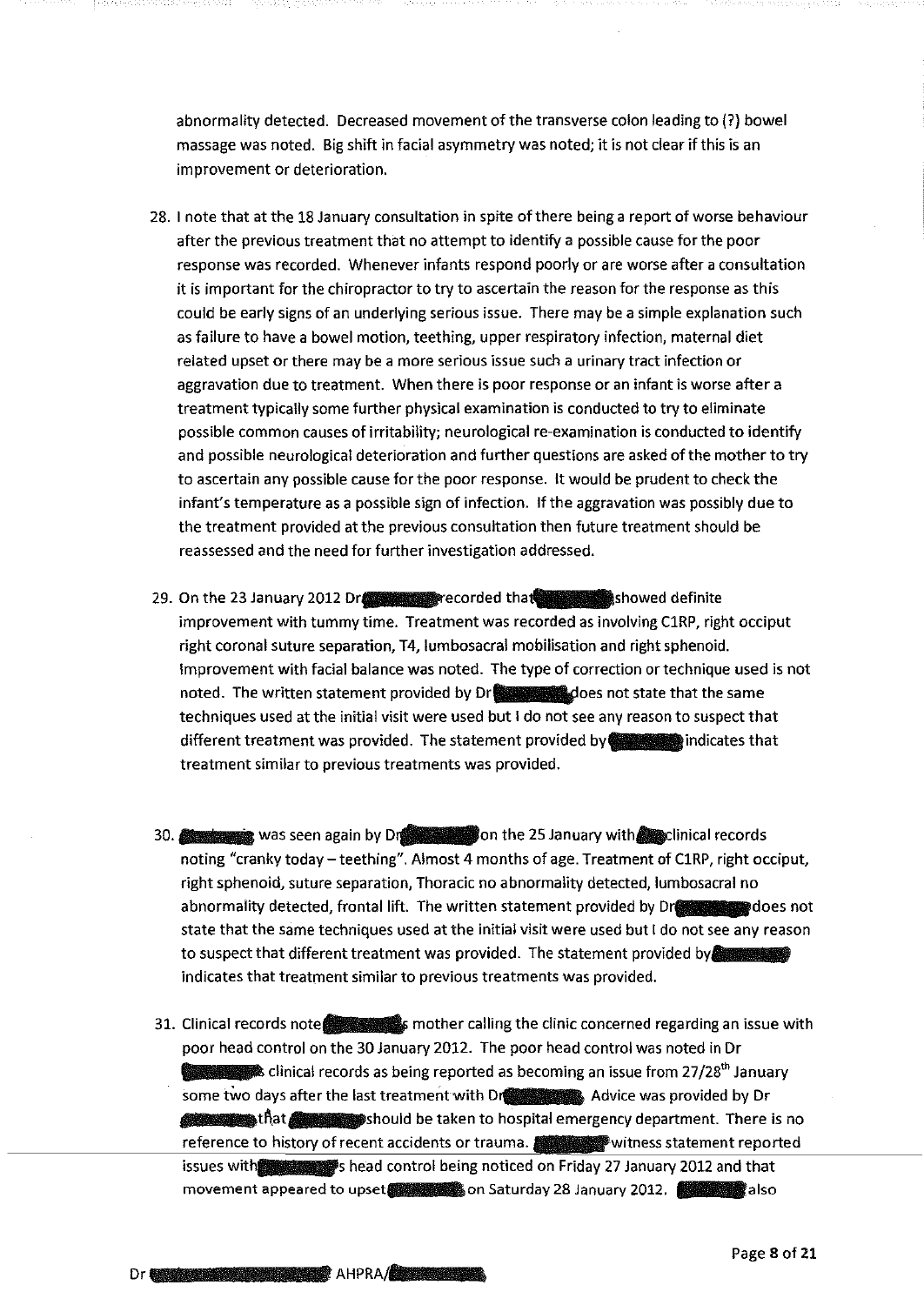states that on Thursday 26 January and her parents attended a friend's barbeque. My personal experience of infants receiving care for musculoskeletal issues is that there may be aggravation of their underlying condition as a result of increased handling as well as handling by inexperienced people which may occur at parties and gatherings. It is very difficult to exclude an incident which may have not been reported to the parent's unless the parents are able to confirm that they were holding the setting the entire time they were at the function.

- 32. I note that Dr responded promptly to the contact received by the clinic on the 30 January by mother. I also note that the advice recorded as being provided by Dr was appropriate, timely and adequate given the concerns expressed by s mother. Dress and clinical notes record a good level of contact being maintained during that day.
- 33. The initial radiology opinion was that **gives a standard suffered a bilateral fracture of the** posterior arch of axis vertebra (C2). CT cervical spine without contrast performed on the 30 March 2012 was reported as follows": *"Biloteral defects are seen in the pedicles of C2, with carticated margins in the bones adjacent to the defect. The bone margins are well opposed and not displaced. There is no associated periosteal reaction to suggest the presence of a healing fracture. The appearance is similar to the previous two CT scans and is consistent with normal variant C2 spondylolysis. No other abnormality is seen at C2. The degree of apparent lateral displacement of the left lateral mass of Cl has decreased when compared with the previous* CT *scan. Overall normal bone alignment. No evidence of fracture or other significant osseous abnormality in the remainder of the visualised cervical vertebral column. Normal appearance of the visualised perivertebral and neck soft tissue structures. CONCLUSION No evidence of fracture. The appearance of the pedic/es at C2 is consistent with bilateral spondylolysis and appears stable when compared with the previous study. The apparent degree of lateral displacement of the C1/eft lateral mass has decreased".*
- 34. The final CT scan performed on the 6 July 2012 report recorded: *"There are bilateral defects seen within the pedicles of C2 in keeping with developmental C2 spondy/olisis. However, the morphology of the /eft-sided defect has changed slightly since the previous study with overall narrowing of the defect and minor new bone formation which may indicate healing of o concurrent fracture. Unchanged appearances of the right sided defect. Unchanged appearances of the Cllateral masses with persistent but mild left sided asymmetry. Bony alignment is maintained. No other significant osseous abnormality demonstrated within the remainder of the visualised cervical column. Normal appearances of the adjacent soft tissues. Conclusion: Evidence of some healing involving the left C2 pedicle defect suggesting o likely previous underlying trauma/ fracture superimposed on a developmental spondylolisis."*
- 35. I note that the response of the pars defect noted on the final CT scan on the 6 July 2012 as minor new bone formation over four months after was treated by Dr. does not match well with the healing response of a fracture of the posterior arch of axis reported by Parisi et at (8) after two months in a three month old infant and referred to in paragraph 43 of this report.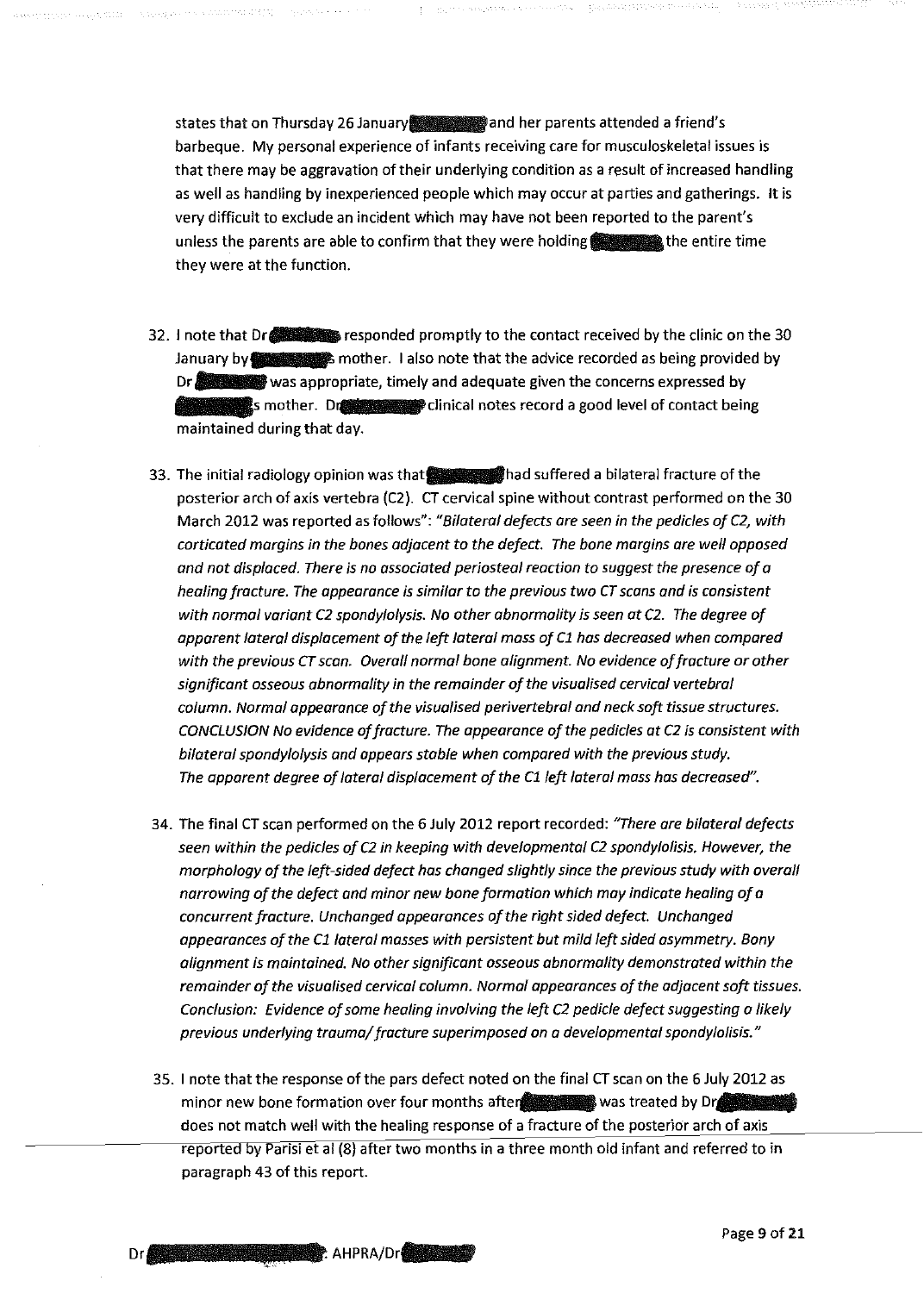- 36. Development of C2 or axis vertebra. The axis develops from five primary centers of ossification, which are usually present at birth. There is one center for the body of the axis, two for the odontoid process (which represents the body of the atlas), and two for the vertebral arch. The neurocentral synchondrosis, the cartilaginous structure that joins the body to the two posterior centers of ossification, ossifies between the ages of three and six years. Spondylolysis of the axis has been reported in adults and may represent a persistent neurocentral synchondrosis. With increasing ossification, the radiolucent image of the synchondrosis becomes narrow. (4) Appendix D
- 37. Congenital defects, such as the absence of the pedicles, are rare but may be associated with clinical symptoms or signs of instability. The synchondrosis between the body and the posterior arch of the second cervical vertebra is a normal stage in the ossification of the bone. The defect may be seen on a lateral roentgenogram, and there may be considerable variation in its appearance. (4)
- 38. The C2 posterior arches fuse in the midline by 2 to 3 years and fuse with the body by 3 to 6 years. (S) Appendix E. Incomplete ossification and physiologic hypermobility of the pediatric cervical spine contribute to imaging findings that can be confused with pathological conditions. (5) On both CT and plain X-rays synchondroses can be mistaken for fracture lines. Conversely, fractures through synchondroses can be misinterpreted as within the realm of normal. (5)
- 39. Hangman's fractures and spondylolysis in infants. Hangman's fracture comprises an avulsion fracture of the posterior elements of C2 in combination with an anterolisthesis of C2 on C3. Congenital C2 spondylolysis consists of a division of the portio interacticularis with an unclear etiology, as the site of the defect does not correspond to a primary ossification center. (6) Appendix F
- 40. It has been suggested by Currarino that the underlying cause is a primitive defect of chondrification of mesenchymal precursors of the vertebrae (7) Appendix G. Currarino eta!. described three entities: first, a congenital defect, spondylolysis, with no abnormal motion; secondly, an acquired traumatic spondylolysis with abnormal motion; and thirdly, a clear hangman's fracture (7). This differential diagnosis may have important therapeutic consequences and a large impact on medico-legal proceedings. (6)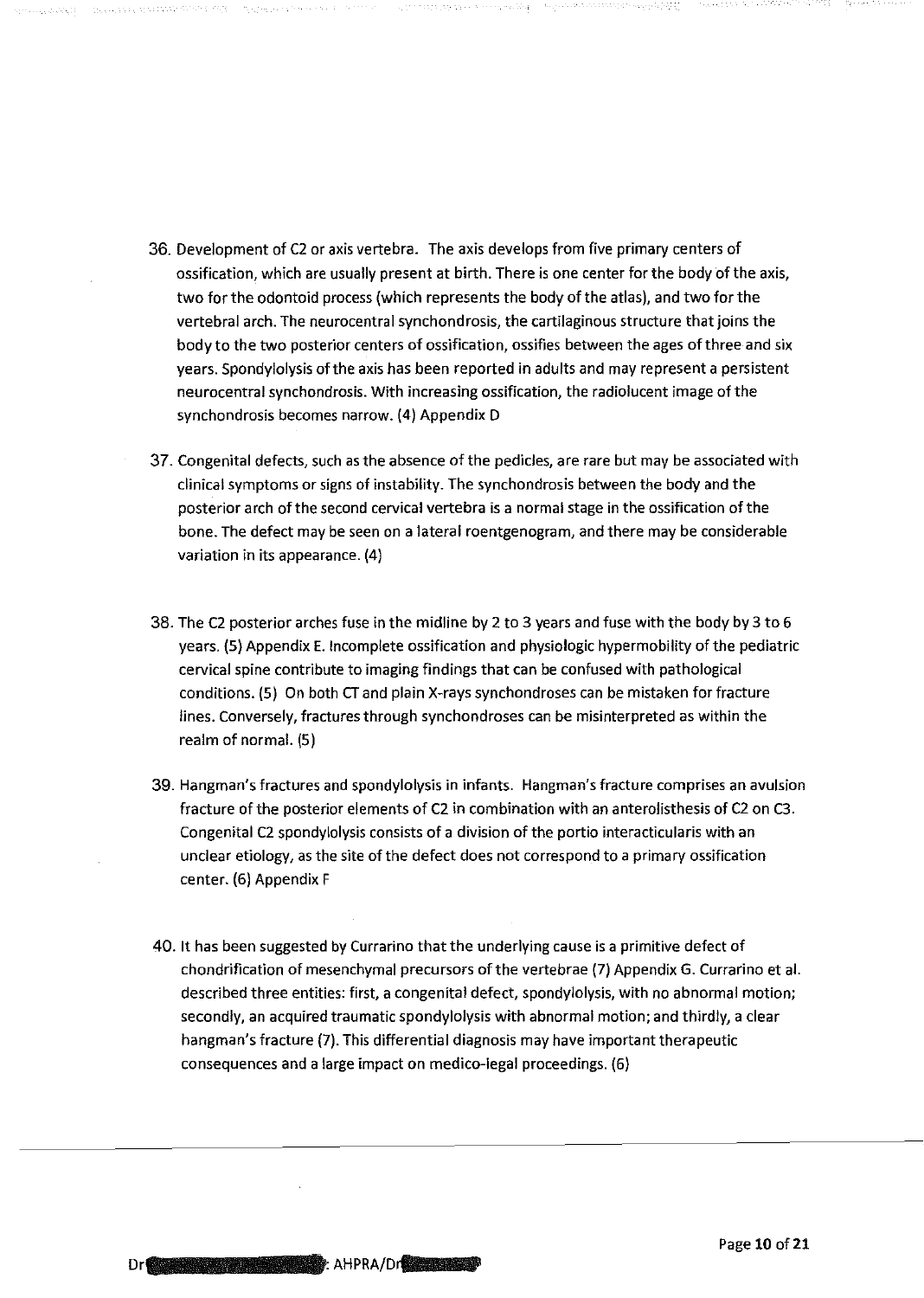

**All the distances well** 

Fig.4a and **b.** Normal axis vertebra seen from the side (a) and **from above (b). The odontoid (o), superior articular surface (a} and inferior articular surface** *(b)* **are indicated. Dotted lines in b indicate the sires of fusion of 3 primary ossification centers: an anterior center for the body and 2lateral centers for the posterior**  arch (the odontoid develops separately from several centers). The shaded areas are the sites of the defect discussed in this paper

**From Currarino, G. (1989). "Primary spondylolysis of the axis vertebra {C2) in three children, including one with pyknodysostosis." Pediatric Radiology 19(8): 535-538.** 



**From Currarino, G. (1989). "Primary spondylolysis of the axis vertebra {C2) in three children, including one with pyknodysostosis." Pediatric Radiology 19{8): 535-538.** 

- 38. Hangman's fracture and congenital spondylolysis of the cervical axis in children are rare entities, with only several reported cases in peer reviewed literature (n =24; 11 cases of spondylolysis and 13 cases of a hangman's fracture, mean age approximately 2 years and 6 months, range 2 months to 16 years) (6)
- 39. A number of differentiating features between a hangman's fracture and spondylolysis on CT imaging have been presented. Spondylolysis, in contrast to a hangman's fracture, should show a sclerotic margin. On the other hand, in case of a hangman's fracture, the fracture elements are supposed to fit as pieces of a jigsaw puzzle. On follow-up imaging callus formation can be demonstrated in case of a hangman's fracture. On MRI, disruption of the intervertebral disk, ligamentous injury, and hematoma can be demonstrated in case of hangman's fracture, although only one case in which MRI was performed has been published. {6)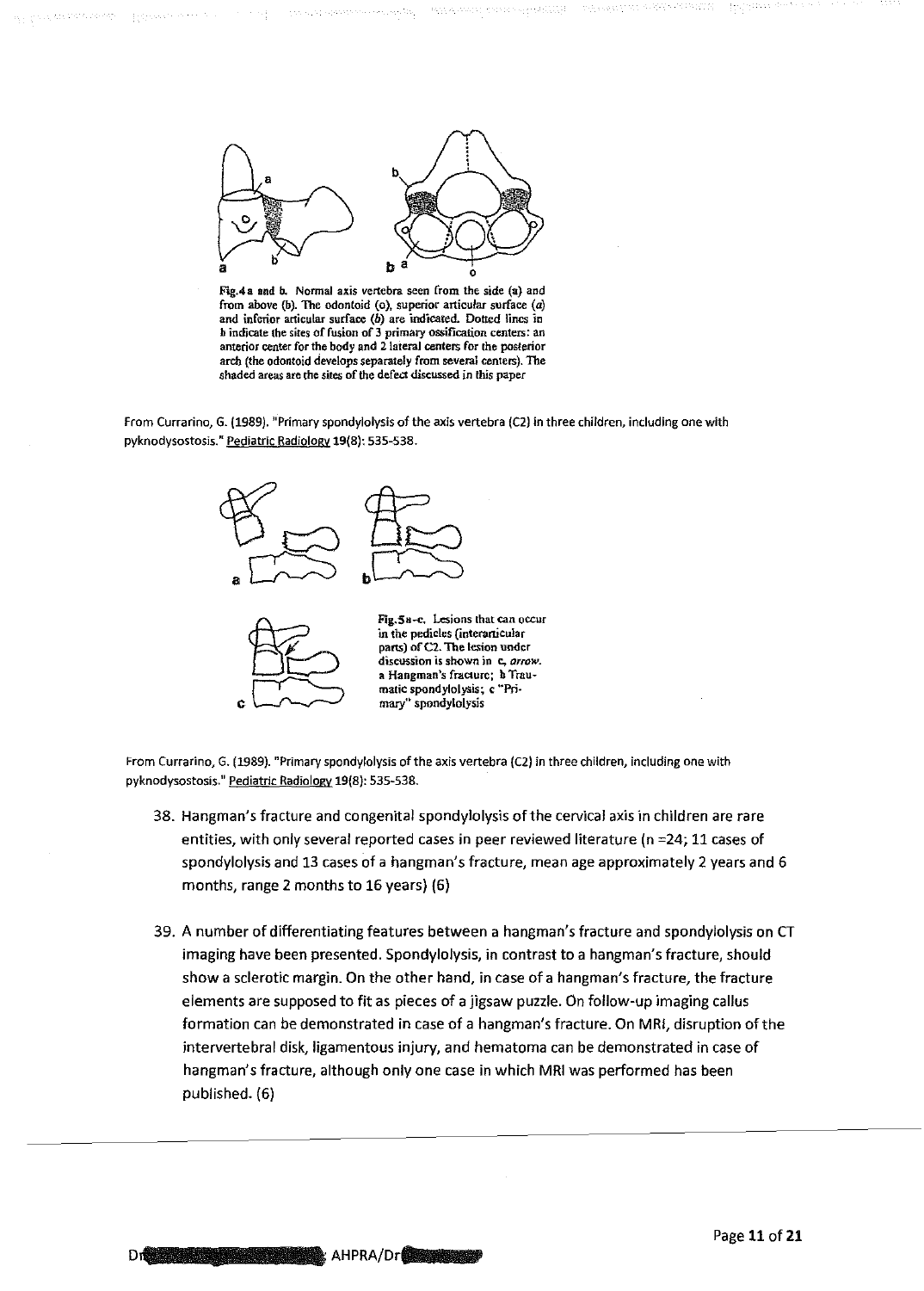| Technique  | Sign                              | Hangman's # | Spondylolysis |
|------------|-----------------------------------|-------------|---------------|
| <b>CXR</b> | Soft ussue swelling               |             |               |
|            | Posterior cervical line           | $>1.5$ mm   | $<1.5$ mm     |
| СT         | Scierotic margins                 |             |               |
|            | Calcification in between segments |             |               |
|            | Callus formation                  |             |               |
|            | Fragments fit as jigsaw puzzle    |             |               |
| MRI        | Hematoma                          |             |               |
|            | Ligamentous injury                |             |               |
|            | Disk disruption                   |             |               |

Table 1. Radiological perameters helpful in distinguishing between spondylolysis and hangman's fracture

**From van Rijn, R. R., D. R. Kool, et al.(2005). "An abused five-month-old girl: Hangman's fracture or congenital arch defect?11 The Journal of Emergency Medicine 29(1}: 61-65.** 

- 40. In some cases definite signs of child abuse led to the diagnosis of a hangman's fracture. Other authors came to a diagnosis of spondylolysis even with significant trauma in the patient's history. The absence of neurological deficit is an insensitive sign in making the distinction. This case reported by van Rijn emphasizes that the differentiation between a hangman's fracture and a congenital arch defect is difficult even with a history of physical child abuse. (6)
- 41. Traumatic spondylolysis of C2, commonly known as hangman's fracture, is a well-recognized injury occurring secondary to forced hyperextension. In childhood, it is usually seen following a fall or a motor vehicle accident (8) Appendix H. Refer to Table 1 included below. In their 1997 article, Kleinman and Shelton stated that only two previous instances of Hangman's fracture in cases of child abuse have been reported, with limited radiologic evaluation. They described the plain film, CT and MR imaging features of a hangman's fracture in an abused 6month old infant. The rib and metaphyseal fractures noted in their case are features typically encountered in shaken infants, and a hyperextension injury with shaking probably explains this infant's C2 fracture. (9) Appendix I

Table 1. Summary of findings reported in children under one year of age with hangman's fracture

| Author/year       | Адс                   | Sex                      | Mechanism of injury                                         | Treatment employed                                                                        | Time to union        | Neurologic deficits              |
|-------------------|-----------------------|--------------------------|-------------------------------------------------------------|-------------------------------------------------------------------------------------------|----------------------|----------------------------------|
| Present case      | 3 mo                  | Male                     | <b>MVA</b> unrestrained                                     | Bed rest and CTO brace                                                                    | 12 wks               | None                             |
| McGory (1977)     | $4 \text{ mo}$        | Male                     | Shakine                                                     | Minerva cast                                                                              | NA.                  | Unsustained ankle clonus         |
| Finnegan (1982)   | 5 mo                  | NA                       | MVA unrestrained                                            | Soft collar with bed rest                                                                 | 4 whs                | None                             |
| Pizzutillo (1986) | 6 mo<br>7 mo<br>10 mo | Male<br>Female<br>Female | Fall with hyperextension<br>Struck by automobile<br>Unknown | Surgical fusion (nonunion in Minerva) 20 wks<br>Minerva Cast<br>Traction and Minerva cast | $24$ wks<br>$10$ wks | None<br>None<br>Left hemiparesis |
| Gille (1980)      | 11 mo                 | NA.                      | Baitered child                                              | NA                                                                                        | NA                   | NA                               |
| Weiss (1973)      | 12 пю                 | Female                   | MVA unrestrained                                            | Hoen's traction with one pound                                                            | 3 wrs                | Central cord syndrome            |

**From Parisi, M., R. Ueberson, et al. (1991). "Hangman's fracture or primary spondylolysis: A patient and a brief review."**  Pediatric Radiology 21(5): 367-368.

42. Avellino et al. (10, Appendix J) reported on the misdiagnosis of synchondrosis and cervical spine injuries in children over a 12-year period and found that 19% of these injuries were misdiagnosed; S% were missed fractures and 14% were normal or developmental variations **interpreted to be fractures or dislocations. The error rate for infants and children under 8**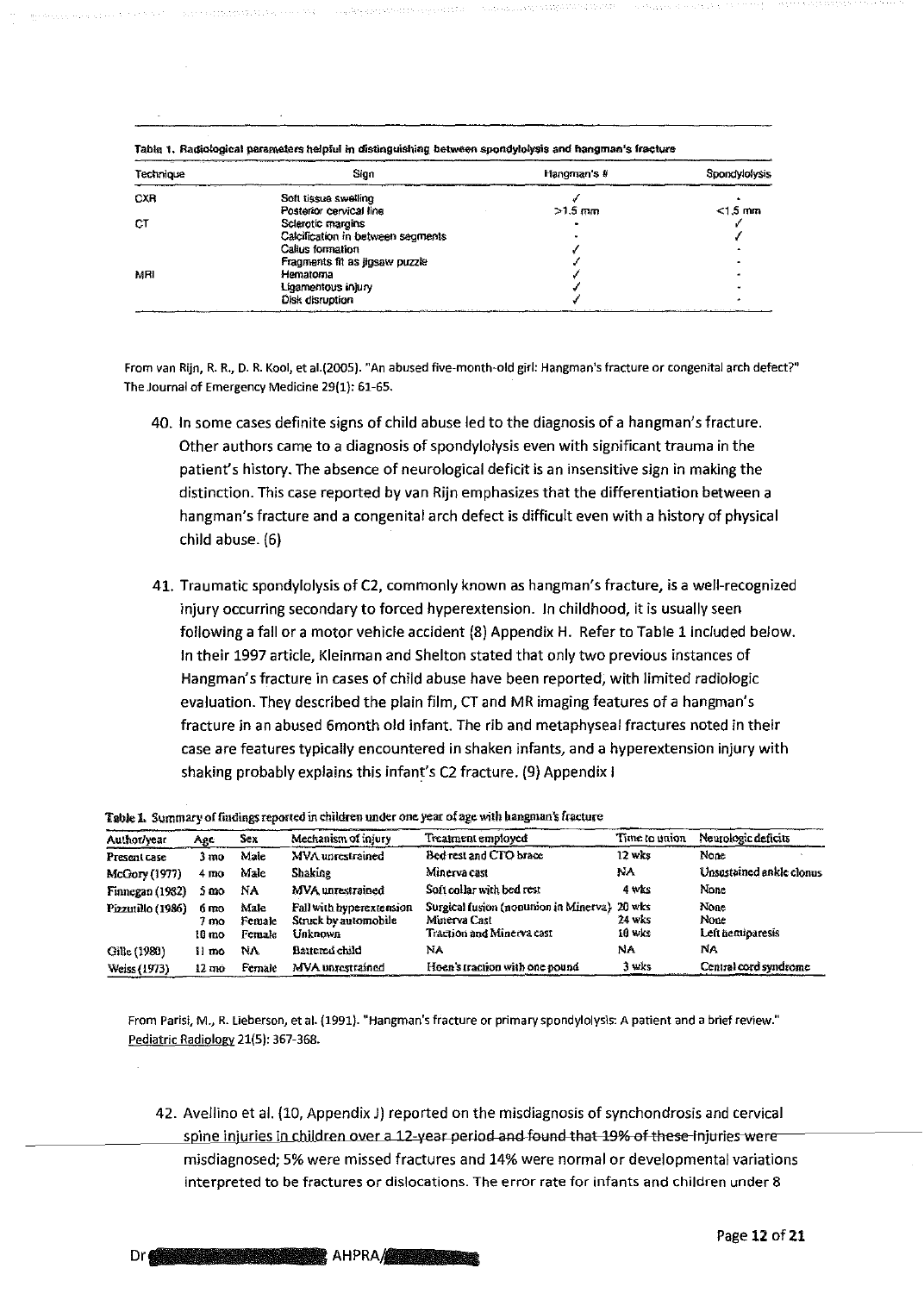years of age was 24%, while for children over 9 years of age the error rate was 15%. The occiput to C2 region was the most common site of diagnostic error, including the hangman's fracture or missed C1 ring fracture of the spine.

43. Parisi et al present a case of a three month old female infant presented to the emergency room two days following a high speed motor vehicle accident. The child had not been restrained and impacted the windshield. The repeat CT scan two months after injury show obvious progressive sclerosis and narrowing of the arch defect consistent with a fracture. (8)



Hg. 2. Instial Cl scan, C ? level, confirming bilateral pedi de defects with smooth margins. Differential diagnosis in chuded prumary spondylolysis vs. Hangman's fracture

1Hg, 3. ( T scan at two months following admission, C) level. There is progressive scleress and narrowing of the pedicle defects confirming the diagnosis of Hausingar's in:<br>Hacture

**From Parisi, M., R.lieberson, et al. (1991}. "Hangman's fracture or primary spondylolysis: A patient and a brief review."**  Pediatric Radiology 21(5): 367-368.

44. Congenital defects of C2 are rare and can be confused with Hangman's fractures. CT has been advocated as aiding in differentiation between an acute fracture and congenital defects. Williams et al present a case of a 2-year-old recent accident victim, who was erroneously diagnosed by plain film and CT as having a Hangman's fracture. The CT demonstrated an atypical appearance of a congenital defect which is quite similar to that derects. Williams et al present a case of a 2-year-old recent accident victim, who<br>erroneously diagnosed by plain film and CT as having a Hangman's fracture. The<br>demonstrated an atypical appearance of a congenital defect w differentiation between a Hangman's fracture and a congenital defect is more difficult than previously described. (11) Appendix K



**CTscan through C2 demonstrating typical pedicle defect on the right and atypical pedicle defect on the left. From Williams Iii,**  J.P., D. H. Baker, et al. (1999). "CT **appearance of congenital defect resembling the Hangman's fracture." Pediatric Radiology**  29(7): 549·550.

45. Atlas. There are three primary ossification centers of the atlas: an anterior ossification center that forms the anterior tubercle and two lateral centers from which the lateral masses and the posterior arch form. In 2% of the population, a fourth center forms the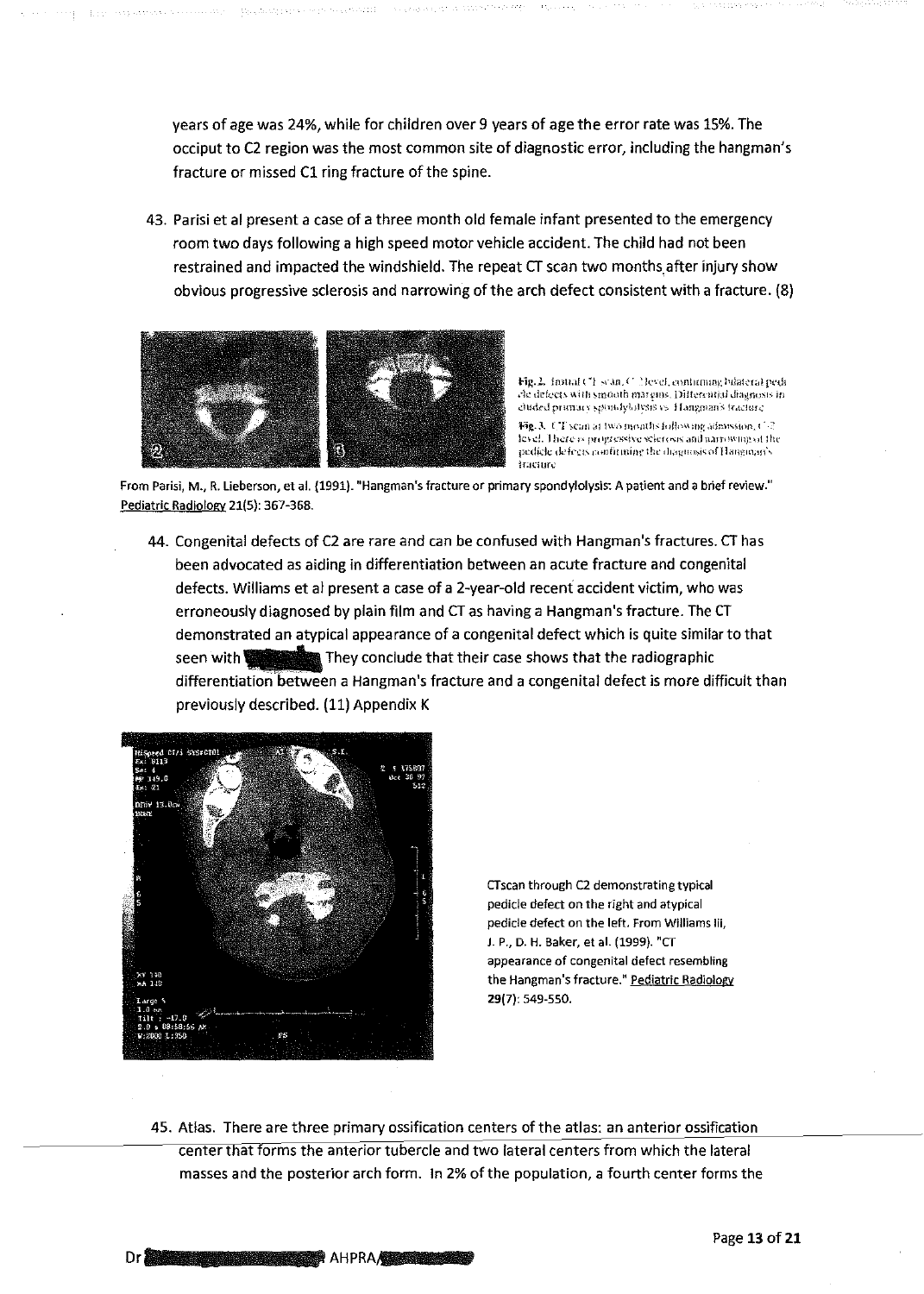posterior tubercle. By the seventh gestational week, the lateral centers have extended dorsally to form the posterior arch. At birth, the posterior arches are nearly fused except for several millimeters of cartilage, and union occurs by the age of 4. The anterior center unites with the lateral centers at 5 to 9 years of age. Defects of the posterior arch are thought to occur because of a failure of local chondrogenesis rather than subsequent ossification. This has been supported by the finding at autopsies or intraoperatively, including this case, that connective tissue bridges the bony defect. (12) Appendix L

46. Anomalies of the posterior arch can be of two types: median clefts or hypoplasia. Currarino et al. developed a classification system of congenital defects of the posterior arch of cervical vertebra 1 (C1). Type A denotes the failure of posterior midline fusion, with a small gap or fissure. Type B involves unilateral clefts and defects range from a small gap to a complete absence of the hemi-arch including the posterior tubercle. In type C, there are bilateral clefts and a bony defect present in the lateral aspect of the arch bilaterally with preservation of the most dorsal part of the arch. Type D refers to the absence of the posterior arch with persistent posterior tubercle. In type E, the entire arch is absent, including the posterior tubercle. To date, there have been 11 cases of total aplasia (type E). Most of them were incidentally found by X-ray examination, and some of them caused non-specific neck pain. Until now, there have been no reports of patients with type E defects of the Cl posterior arch showing neurological deficits. Ogata et al describe a case of cervical myelopathy caused by atlantoaxial instability in a patient with total aplasia of the Cl posterior arch. {13) Appendix M



**Classification of posterior arch defects of the atlas. A : Failure of posterior midline fusion of the two hemiarches. Sometimes a small separate ossicle is seen within the gap. B : Unilateral cleft, ranging from a small gap to a complete**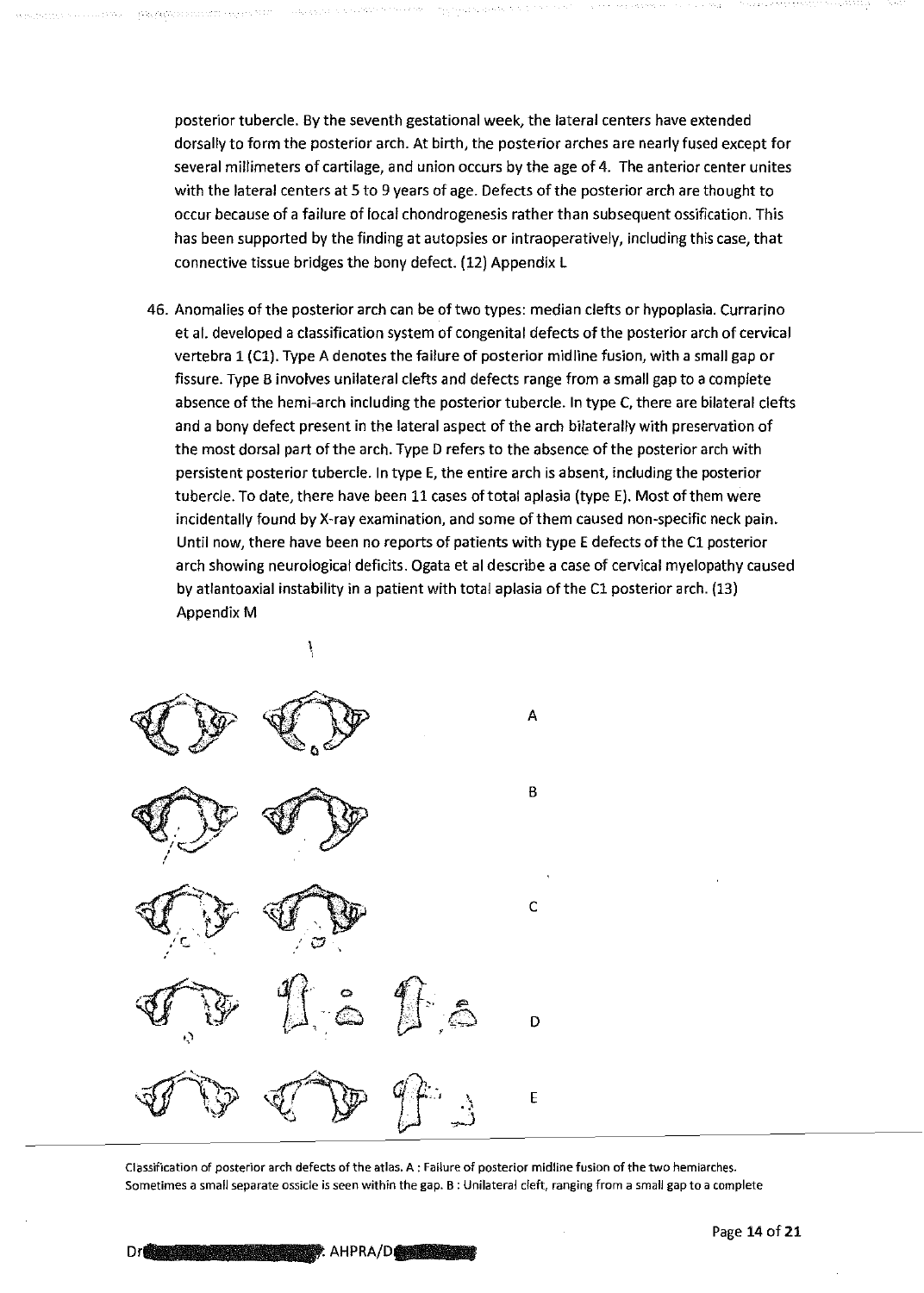**absence of the hemiarch and posterior tubercle. C : Bilateral clefts of the lateral aspects of the arches with preservation of the most dorsal part of the arch. D: Complete absence of the posterior arch with a persistent isolated tubercle. This anomaly is conceivably a more extensive form of bilateral clefts. The lateral parts of the posterior arch are absent except for the posterior tubercle. E :Absence of the entire posterior arch including the tubercle. Reproduced with permlssion from Currarino G, Rollins N, Diehl JT: Congenital defects of the posterior arch of the atlas : a report of seven cases including an affected mother and son. AJNR Am J Neuroradio115 : 249-254, (10)** 

- 47. Congenital defects of the posterior arch of the atlas are uncommon. They are thought to be due to a failure of normal posterior arch chondrification processes. Clefts of the posterior arch of the atlas, mainly median, were found in 4% of 1,613 dissection specimens. About 97% of posterior arch defects are type A. Congenital absence or hypoplasia of the posterior arch of C1 may also be associated with several diseases, such as the Arnold-Chiari malformation, gonadal dysgenesis, Klippei-Feil syndrome, and Turner and Down syndromes. Samartzis et al. reported that congenital anomalies, such as aplasia or hypoplasia of the anterior or posterior arch of the atlas, increase the risk of neural injury in a patient with atlantoaxial subluxation and/orfixation . Type A congenital defects are relatively common. Patients with the type B defect also rarely show neurological deficits. (13)
- 48. When an isolated tubercle is present (type Cor D), a higher risk of spinal cord compression may be expected. Out of 26 reported cases of type CorD defects 13 cases (50%) showed neurological deficits such as myelopathy, numbness, sensory disturbance and muscle weakness. A total of 11 cases of type E defects have been reported. Most of them were found incidentally. Three patients complained of slight neck pain, and the other patients showed no clinical symptoms. There have been no reports describing neurological symptoms in patients with type E anomalies. (13)
- 49. Saltzman et al in 1991 describe a family where nine of twelve family members from three generations were affected by an inherited form of cervical vertebral dysplasia. All of the affected people had an abnormality of the first cervical vertebra. Some also had defects of the axis and caudad to it. The mode of transmission of the disorder was autosomal dominant, with apparently complete penetrance and variable expressivity. Two patients had symptoms. One had a passively correctable tilt of the head, with an associated audible clunk and hypoplasia of the left superior facet of the second cervical vertebra. This patient had no local symptoms, neurological involvement, or muscle spasm. Nine members of the family had abnormalities of the atlas. Three had hypertrophy of the anterior arch; three; bilateral enlargement of the lateral masses; six, partial absence of the posterior arch with ossification of the posterior tubercle; one, total absence of the posterior arch; one five-year-old had a partial anterior cleft; one seven-year-old had a complete anterior cleft; and one family member had thinning of the posterior arch. Six members of the family had abnormalities of the axis: three, partial absence of the posterior arch; one, dysplasia of the posterior arch; two, a spondylolysis of the second cervical vertebra and a posterior fusion between the second and third cervical vertebrae; five, a shallow, hypoplastic left superior facet of the second cervical vertebra; and two, a hypoplastic, posteriorly tilted odontoid process. (14) Appendix N
- 50. No other reports regarding Familial Cervical Dysplasia were found in the literature. Motateanu et al report a case of mother and daughter with partial absence of the posterior

 $Dr^*$   $\longrightarrow$   $\blacksquare$   $\blacksquare$   $\blacksquare$   $\blacksquare$   $\blacksquare$   $\blacksquare$   $\blacksquare$   $\blacksquare$   $\blacksquare$   $\blacksquare$   $\blacksquare$   $\blacksquare$   $\blacksquare$   $\blacksquare$   $\blacksquare$   $\blacksquare$   $\blacksquare$   $\blacksquare$   $\blacksquare$   $\blacksquare$   $\blacksquare$   $\blacksquare$   $\blacksquare$   $\blacksquare$   $\blacksquare$   $\blacksquare$   $\blacksquare$   $\blacksquare$   $\blacksquare$   $\blacksquare$ 

, where  $\alpha$  is a subset of  $\alpha$ 

salay admin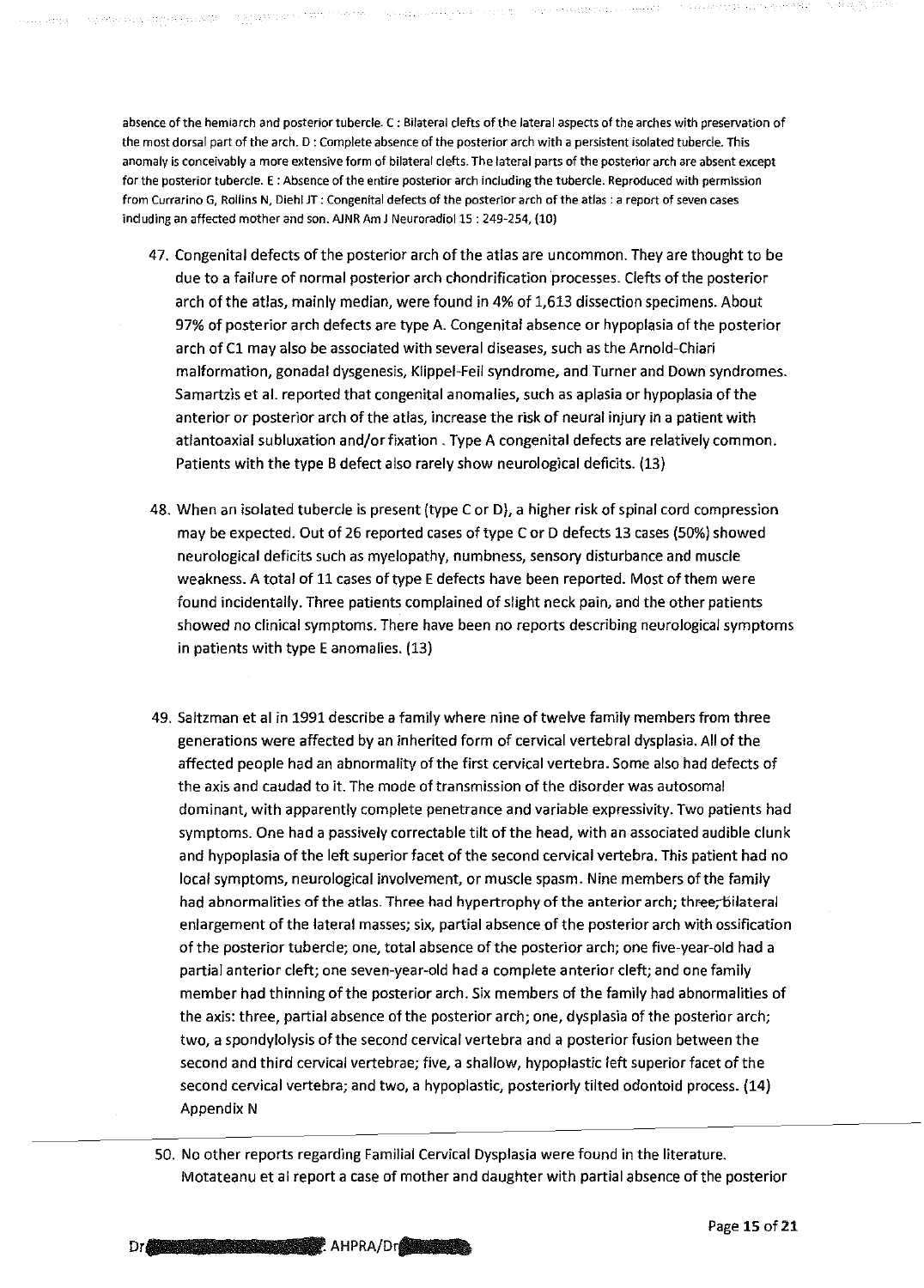arch of the atlas. (15) Appendix 0. Currarino reported an affected mother and son, suggesting an autosomal dominant inheritance. (Currarino G, Rollins N, Diehl JT. Congenital defects of the posterior arch of the atlas : a report of seven cases including an affected mother and son. Am J Neuroradiol 1994 ; 15 : 249-254.]

rijevanju u travnostva v se teta u u state trijeju (12. silate teta 124

- 51. Kaissi et al report two siblings and their mother, with congenital, persistent torticollis, plagiocephaly, facial asymmetry, grooved tongues, and asymptomatic "dolicho-odontoid process". All are of normal intelligence. No associated Neurological dysfunction, paresis, apnoea, or failures to thrive were encountered. Radiographs of the cervical spine were noncontributory, but 3D CT scanning of this area allowed further visualisation of the cervicocranial malformation complex in this family and might possibly explain the sudden early juvenile mortality. Agenesis of the posterior arch of the atlas and bifidity/clefting of anterior arch of the atlas associated with asymptomatic "dolicho-odontoid process" were the hallmark in the proband and his female sibling. Some of the features were present in the mother. All the family subjects were investigated. To the best of their knowledge the constellation of malformation complex in this family has not been previously reported. (16) Appendix P.
- 52. During the period of **care was a** care under Dr ( *example)*, **Care to me**s father, was x-<br>rayed by Dr (**exact date not available to me) with the x-ray revealing absence of** the posterior arch of C1 with an ossified posterior tubercule. The radiological report for was not available to me whilst writing this report. This description appears to be consistent with a type D congenital anomaly of Cl. This type of congenital anomaly affecting Cl is not common and I was only able to find four published papers describing familial inheritance of congenital posterior of C1 anomalies. It is recognised that a patient with one congenital anomaly is more likely to have other congenital anomalies and that as a result it is prudent to image other spinal areas prior to chiropractic care. In addition, as other body systems may be involved a screening examination of these areas may be necessary.
- 53. The issue of x-raying all family members of people with posterior arch anomalies of Cl without any other significant clinical indication prior to chiropractic care has not to my knowledge been conclusively addressed in the literature. I am not aware of any guidelines or recommendations suggesting that a child of a person with Type D or E absence of the posterior arch of atlas should be x-rayed prior to chiropractic care. As a result of the literature search conducted for this report articles by Saltzman(14), Motateanu (15), Currarino (Paragraph 50) and Kaissi (16) were identified which report possible autosomal dominant pattern of inheritance of some upper cervical spine anomalies. Given the rare nature of Type E absence of the posterior arch of atlas and the possibility of familial inheritance occurring, I suggest that future guidelines and recommendations adopt the position that when Type D or E atlas posterior arch anomalies are detected or known then all close genetic relations of that individual undergo cervical spine x-ray examination prior to receiving chiropractic care. This recommendation is balanced with the need to minimise radiation exposure from x-rays in children which is well known and accepted within the chiropractic profession as well as all other health care professions.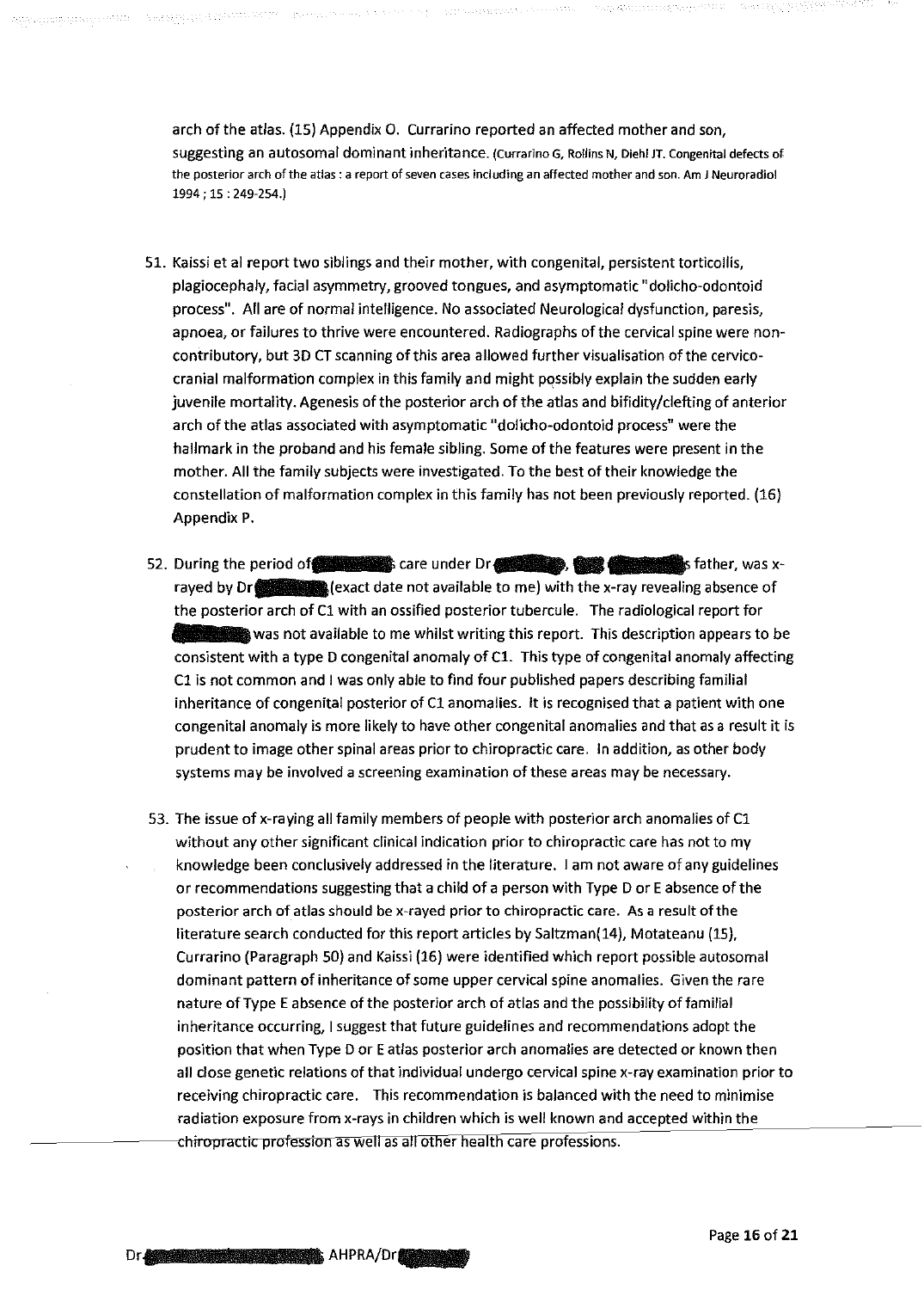- 54. When considering x-ray investigation of children the potential gain must be assessed as being greater than the radiation exposure risk. It is my opinion that the presence of the posterior arch defect in research stather did not on its own provide enough clinical justification for obtaining immediate x-rays of in light of guidelines and recommendations applying at that time. The clinical presentation and examination findings reported in Dr. extensive is clinical notes do not provide sufficient clinical reason to obtain xrays of **I prior to 18 January 2012.** It is possible that the poor response to treatment provided on the 18 January may have been sufficient to warrant obtaining cervical spine x-rays. This is difficult to determine as no physical examination notes were made at the consultation on the 18 January 2012.
- 55. A family history of a genetic syndrome or physical examination findings suggestive of a genetic syndrome indicate need for spinal x-rays in infants. See Table 1 (Page 17) below from McKay et al (17) Appendix Q
- 56. Posterior arch fractures of C2 are generally felt to be the result of forced hyperextension of the cervical spine with reported cases mostly occurring as a result of motor vehicle accidents or child abuse. The treatment described by Dr**lling and is conducted with the infant** supine; this position will result in the infant's cervical spine being placed in 10 to 15 degrees of flexion due to the prominent occipital bone and as a result avoiding any extension stress on upper cervical spine structures during treatment. (3. Weinstein SL. (2001) "The Pediatric Spine". 2"d Edition. Lippincott Williams and Wilkins. 553-4.) Recommendations relating to spine immobilisation in infants with suspected spinal injury include elevating the supine infant's thorax 2-3 em above the head to straighten the cervical spine and remove any cervical spine flexion. The treatment described as being used by Dr is regarded as low force and does not involve cervical spine hyper-extension when correctly performed. It is my opinion that the treatment described by Dr. and a would not create sufficient force to cause a C2 fracture. The forces expected with the treatment described by Dr 811111111111111.would not create more force on the upper cervical spine than dressing and undressing the infant. It is likely that trying to force tight fitting clothing over the head of an infant would create more stress on upper cervical spinal structures as well as possible extension of the cervical spine when compared to the treatment described by Dr
- 57. Typically examination of the cervical spine in infants involves assessment of active as well as passive cervical spine range of motion. Active range of motion is usually assessed by attracting the infant's attention, typically by means of a light or high contrast object and getting the infant to follow with the degree of head rotation to the left and right as well as flexion and extension noted. Asymmetry of head rotation is clinically significant. Passive cervical spine range of motion is usually assessed by having the infant supported by the parent's hands and held in a sitting position whilst the chiropractor gently holds the infants head and turns the infant's head to the left and the right noting the degree of rotation possible before there is either tissue tension or the infant reacts. Cervical spine flexion, extension as well as left and right lateral flexion range of motion are all typically assessed.

 $Dr_{\bullet}$   $AHPRA/Dr_{\bullet}$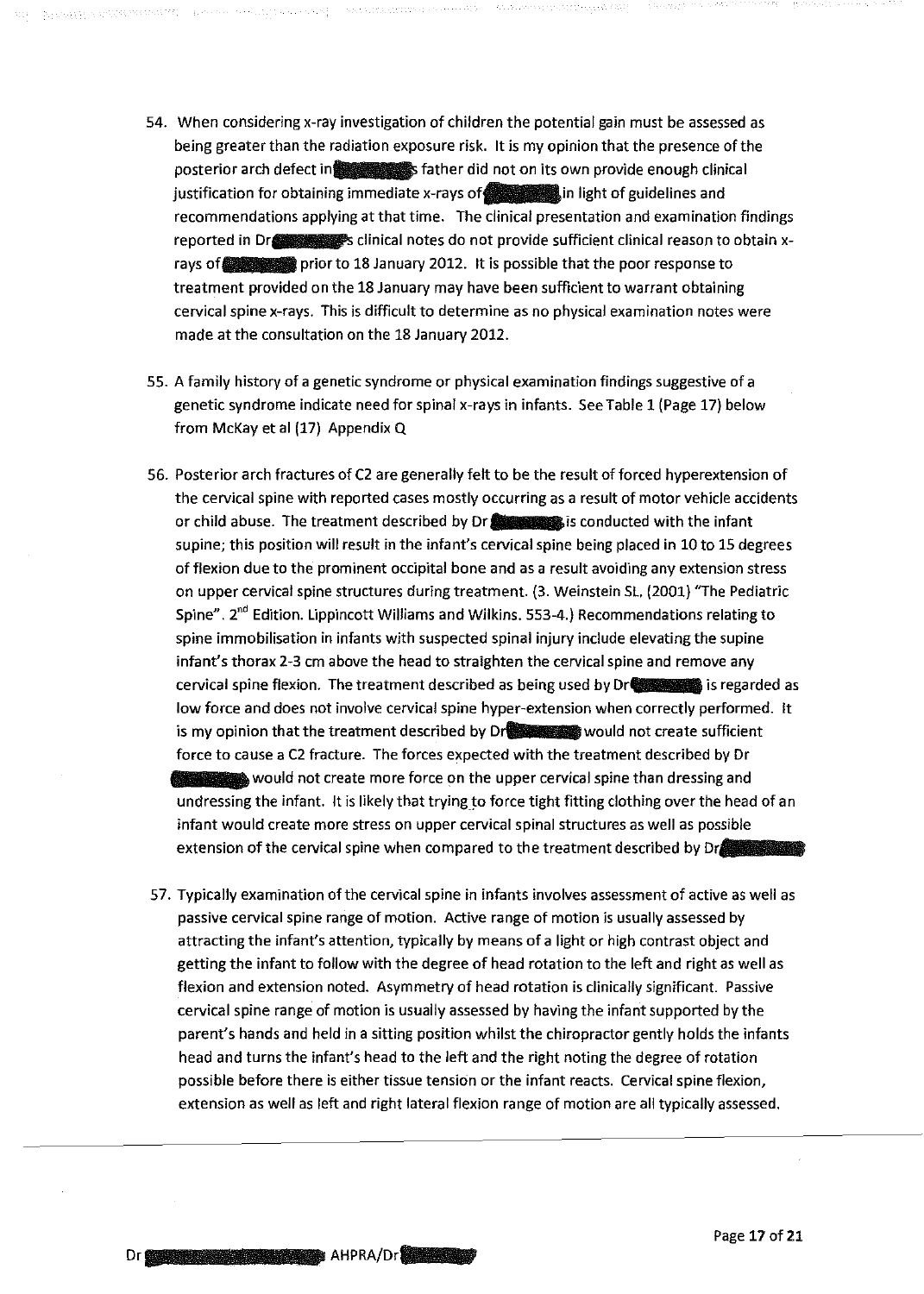# ---- -- ---- - -~-~------------~- --- ------~------------ ~- -- - -- - ~~:.;\_.~"'1 Syn(h omes That Have Cervical Spine-Associated Problems. The Affected Portion of the

|                                                            | Cervical Spine Is Listed for Each Syndrome (2015)                                                                                                                                              |
|------------------------------------------------------------|------------------------------------------------------------------------------------------------------------------------------------------------------------------------------------------------|
| Svndrome                                                   | Cervical Spine Involvement                                                                                                                                                                     |
| Aarskog syndrome                                           | Cervical vertebral anomalies including hypoplasia and synostosis of 1 or more cervical<br>vertebrae                                                                                            |
| Apert syndrome                                             | Fusion of cervical vertebrae usually at C5 to C6                                                                                                                                               |
| Atelosteogenesis, type 1                                   | Abnormally segmented and fused cervical vertebrae                                                                                                                                              |
| Campomelic dysplasia                                       | Short and somewhat flat cervical vertebrae                                                                                                                                                     |
| Cervico-occulo-acoustic syndrome<br>(Wildervanck syndrome) | Klippel-Feil anomaly (fusion of 2 or more cervical vertebrae, torticollis)                                                                                                                     |
| Chondrodyplasia punctata                                   | Subaxial canal stenosis, coronal clefts or hypoplasia of vertebral bodies, upper cervical<br>instability from os odontoideum                                                                   |
| Diastrophic dysplasia                                      | Hypoplasia of cervical vertebral bodies with kyphosis and subluxation, spina bifida<br>occulta from C3 to C4 to upper thoracic vertebrae                                                       |
| 22g11.2 deletion syndrome                                  | Upper cervical instability from odontoid hypoplasia or os odontoideum, congenital C2 to<br>C3 fusion                                                                                           |
| Cleidocranial dysostosis                                   | Basilar impression with enlarged foramen magnum                                                                                                                                                |
| Down syndrome (trisomy 21)                                 | Upper cervical instability from odontoid hypoplasia, os odontoideum, and ligamentous<br>laxity                                                                                                 |
| Dyggve-Melchoir-Clausen syndrome                           | Odontoid hypoplasia, cervical spine instability, flattened vertebrae                                                                                                                           |
| Ehlers-Danios syndrome IV                                  | Atlantoaxial instability                                                                                                                                                                       |
| Fetal alcohol syndrome                                     | Cervical vertebral malformations                                                                                                                                                               |
| Fibrodysplasia ossificans progressive                      | Large posterior elements, tall narrow vertebral bodies, enlarged pedicles, fusion of the<br>facet joints, lateral masses, and spinous processes. May lead to severe chin-on-chest<br>deformity |
| Frontometaphyseal dysplasia                                | Wide toramen magnum, cervical vertebral anomalies, wide interpedicular distance                                                                                                                |
| Goldenhar syndrome                                         | Occipitalization of the atlas, fusion of cervical spine, odontoid hypoplasia, and basillar<br>impression                                                                                       |
| Hajdu-Cheney syndrome                                      | Cervical vertebrae osteolysis, cervical spine instability                                                                                                                                      |
| Hurler syndrome                                            | Odontoid hypoplasia, atlantoaxial instability                                                                                                                                                  |
| Klippel-Feil syndrome                                      | Congenital fusion of cervical vertebrae, occipitalization of the atlas, stenosis of cervical<br>spine, instability                                                                             |
| Kniest dysplasia                                           | Atlantoaxial instability                                                                                                                                                                       |
| Kozlowski spondylometaphyseal dysplasia                    | Odontoid hypoplasia, cervical spine instability                                                                                                                                                |
| Larsen syndrome                                            | Cervical kyphosis, which can be progressive                                                                                                                                                    |
| Marfan syndrome                                            | Atlantoaxial and other cervical vertebrae subluxation, focal kyphosis, absence of cervical<br>lordosis, basilar impression                                                                     |
| Maroteaux-Lamy mucopolysaccharidosis<br>syndrome           | Odontoid bypoplasia, cervical myopathy due to thickening of the cervical dura mater                                                                                                            |
| Marshall-Smith syndrome                                    | Instability of the craniocervical junction with severe spinal stenosis                                                                                                                         |
| Metaphyseal chondrodysplasia                               | Atlantoaxial instability due to ligamentous laxity                                                                                                                                             |
| Metatropic dysplasia                                       | Odontoid hypoplasia, C1 to C2 subluxation                                                                                                                                                      |
| Morquio syndrome                                           | Odontoid hypoplasia, C1 to C2 subluxation, C2 to C3 subluxation                                                                                                                                |
| Mucopolysaccharidoses                                      | Odontoid hypoplasia, abnormal soft tissue thickening C1 to C2                                                                                                                                  |
| Multiple epiphyseal dysplasia                              | Upper cervical instability due to os odontoideum                                                                                                                                               |
| Osteopathin striata                                        | Kyphosis due to vertebral dysplasia and hypotonia                                                                                                                                              |

| Syndrome                                | Cervical Spine Involvement                                                         |
|-----------------------------------------|------------------------------------------------------------------------------------|
| Osteopoikilosis                         | Cervical central canal stenosis                                                    |
| Pseudoachondroplasia                    | Odontoid aplasia or hypoplasia. C1 to C2 instability                               |
| Pyknodysostosís                         | Kyphosis due to C2 and/or C3 spondylolysis                                         |
| Spondylocarpotarsal synostosis syndrome | Fallure of vertebral segmentation, odontoid hypoplasia, cervical spine instability |
| Spondyloepimetaphyseal dysplasia        | Upper cervical instability due to odontoid hypoplasia                              |
| Spondyloepiphyseal dysplasia congenital | Upper cervical instability and underlying stenosis                                 |
| Weaver syndrome                         | Instability of the upper cervical spine                                            |

From McKay, S.D., A. Al-Omari, et al.{2012). "Review of Cervical Spine Anomalies in Genetic Syndromes." Spine 37(5): E269-E277

----··· AHPRA/Dr·-·

Dr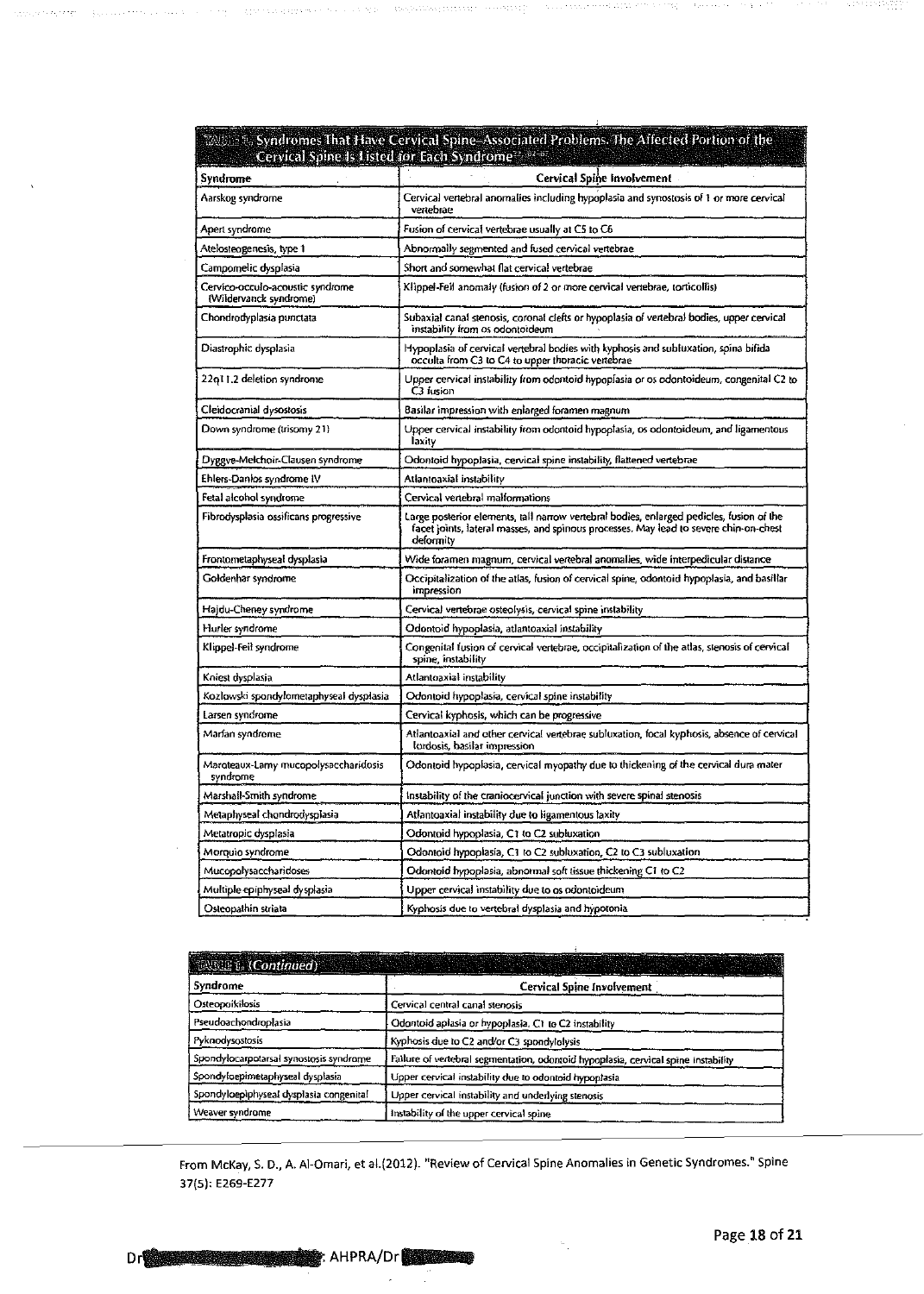- 58. Loss of range of motion in one or more direction is important clinical information for the chiropractor and an important indicator for the need for treatment, with improved range of motion an important clinical outcome measure. Restricted cervical spine movement in any direction is typically associated with pain response. In the infant a pain response is typically noted as tensing of muscles, stiffening, frowning and crying. Infants are not able to verbally communicate pain other than by crying. Many physical examination procedures used within both chiropractic and medicine are designed to detect abnormal findings with one of the most common abnormal response being pain which generally is associated with crying in an infant. All clinicians are and should be aware that any discomfort experienced by the patient needs to be kept to the minimum required to obtain the necessary clinical information.
- 59. Passive cervical range of motion assessment of infants is part of a typical and standard examination and is typically performed before and usually after any treatment. Dr -appears to have followed standard examination procedure when examining passive cervical spine range of motion in streams is case.
- 60. The reported development of decreased head control on the Friday, two days after the last treatment provided by Dr. in the preceding Wednesday, as well as the "very grizzly" behaviour reported on the Saturday suggest either aggravation of an underlying issue or another separate issue affecting the infant.  $\mathcal{L}$  and  $\mathcal{L}$  reported that  $\mathcal{L}$ appeared to react more strongly than previously to the examination and treatment provided by Dress as on the 25 January but appeared to settle over the next three hours.
- 61. Given the low force techniques used by Dr. which may be exceeded by or matched by forces produced by normal handling as well as inability to completely rule out any other occurrence during the period 25 January to 27 January it is difficult to link without reasonable doubt the examination and treatment provided by Dr •111111111s loss of head control. Temporal relationship does not automatically confirm cause and effect.
- 62. The response of the pars defect noted on the final CT scan on the 6 July 2012 as minor new bone formation over four months later does not match well with the healing response of a fracture of the posterior arch of axis reported by Parisi et al (8) after two months in a three month old infant and referred to in paragraph 43 of this report.
- 63. The presenting complaint and presenting concerns which brought and see Dr differentially seen and, managed by chiropractors. The diagnosis and treatment provided by Dr. is consistent with and appropriate given the limited examination findings recorded in Dream  $\epsilon$  clinical records from the initial examination.

**AHPRA/Dress Company**: AHPRA/Dress Company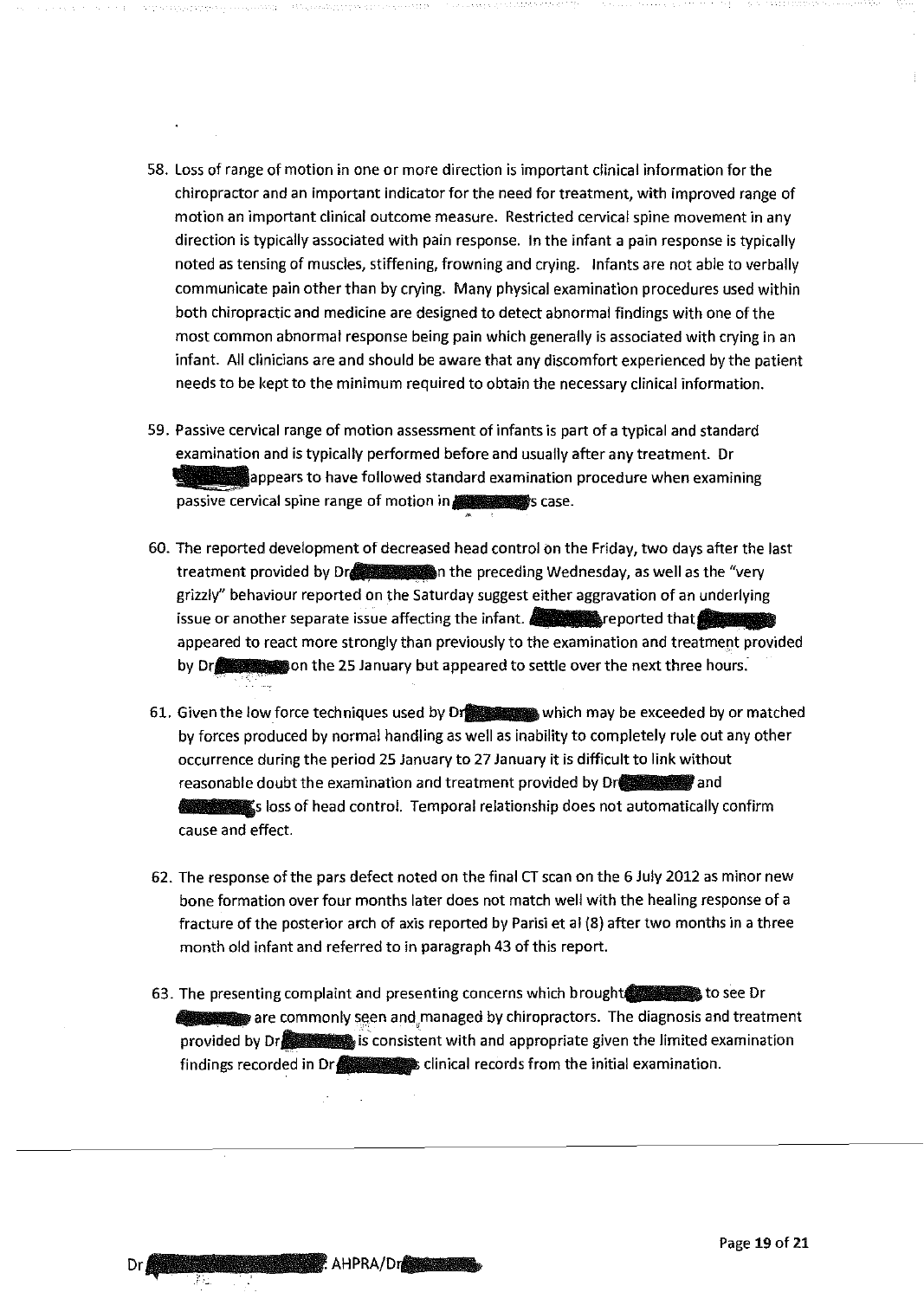#### Summary:

- 1. Dr did not allocate sufficient space to record paediatric case history details in **example inical form.**
- 2. Dr **failed to conduct and record a systems review as part of.** paediatric case history.
- 3. did not record adequate progress treatment notes which clearly document subjective reported information, objective findings, treatment provided, post treatment examination findings and recommendations given to the patient.
- 4. Dressessment of muscle stretch reflexes, scapulohumeral reflex, pupillary reflexes and pull to sitting test as part of her standard infant examination.
- 5. Or-did not record physical examination findings which support her diagnosis.
- 6. Dresses failed to perform a re-examination and/or record re-examination findings when her patient's presentation worsened.
- 7. Dresserve presponded rapidly and appropriately when notified of concerns regarding .-.head control.
- 8. Dr **(2008)** S decision not to x-ray was appropriate.
- 9. The treatment reported as provided by Dreit would not be expected to produce sufficient force to cause a fracture to C1 or C2 vertebra in an infant.
- 10. The loss of head control apparent with with wo days after treatment by Dr  $\blacksquare$  could have been the result of unrelated factors.

Yours sincerely,

Signed: Date:

Dr

Dr

 $\bullet$  . AHPRA/Dr $\bullet$ 

Page 20 of 21